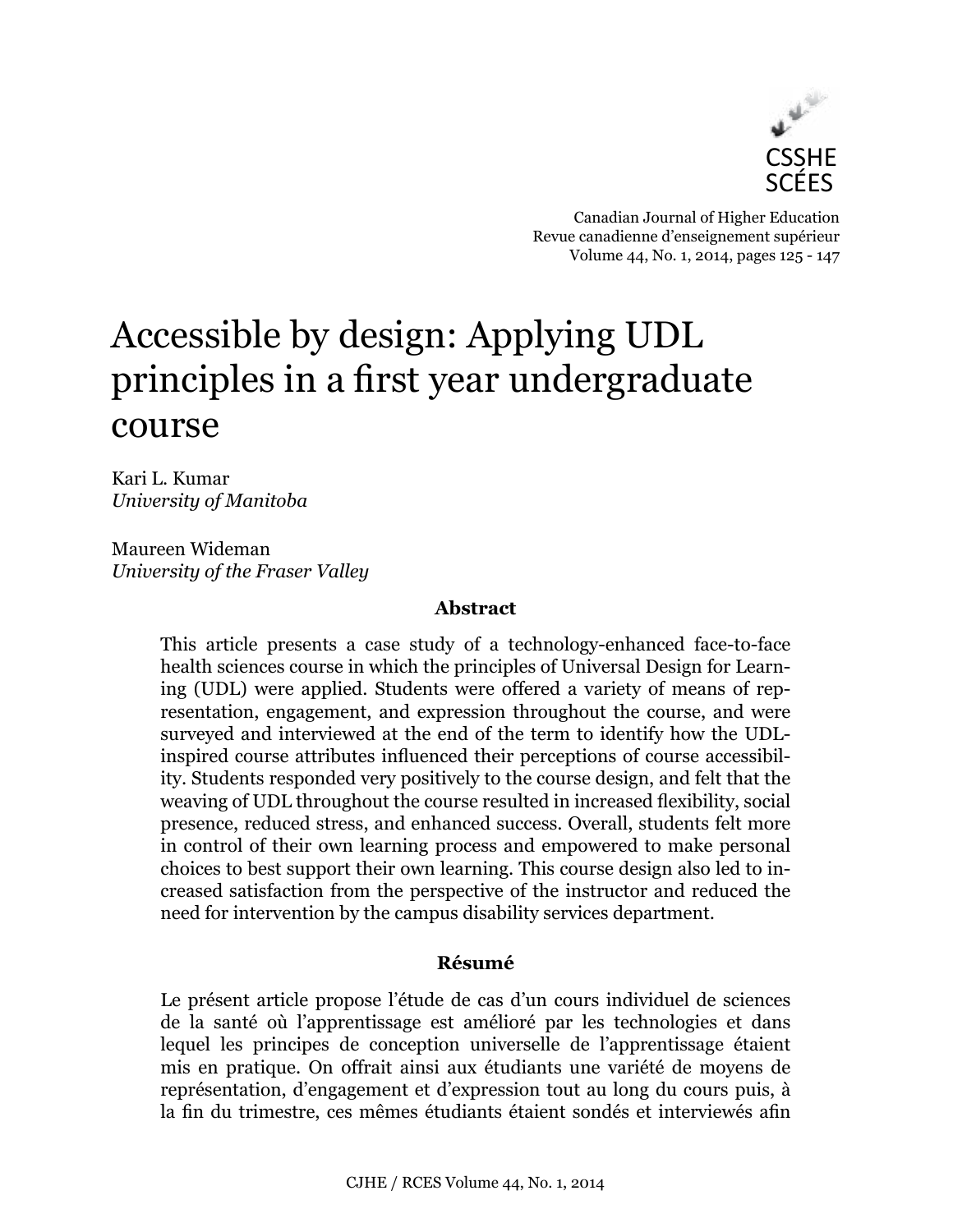de déterminer comment les attributs de ce cours inspiré de la conception universelle de l'apprentissage avaient influencé leurs perceptions envers l'accessibilité au cours. Les étudiants ont répondu favorablement à la conception du cours et, pour eux, les entrecroisements de la conception universelle de l'apprentissage exposés tout au long du cours ont amélioré la flexibilité et la présence sociale, ont réduit le taux de stress et ont haussé le taux de réussite. Dans l'ensemble, les étudiants sentaient qu'ils contrôlaient mieux leur propre processus d'apprentissage et qu'ils étaient habilités à faire des choix personnels afin de mieux soutenir leur propre apprentissage. Cette conception de cours a également mené à une plus grande satisfaction du point de vue de l'instructeur et a réduit le besoin en intervention par le département des services de soutien à l'invalidité du campus.

#### **Introduction**

The student body is becoming increasingly diverse in higher education. For example, students with disabilities are attending higher education in increasing numbers in Canada and the US (American Council on Education, 2005; Fichten, Jorgensen, Havel, & Barile, 2006; National Center for Education Statistics, 2011; National Council on Disability, 2003; U.S. Government Accountability Office, 2009). While enhanced diversity in the classroom may lead to an enriched learning environment as a result of a wide variety of student perspectives (American Association of University Professors, 2000), this also underscores the need for instruction to take into account diverse learning needs of the students. In order for a learning environment to be inclusive of the needs of all learners, the learning materials and an understanding of the learning materials must be accessible to all learners (Sapp, 2009). However, accessibility can be difficult to define and achieve because it is a somewhat subjective variable. This is because what is accessible to one student may not be accessible to another. To this end, application of the Universal Design framework to education holds much promise in helping educators design learning environments that are maximally accessible for diverse learner populations.

#### **Universal Design and Education**

The Universal Design (UD) movement originated in the field of architecture and its conception is generally credited to the late Ronald Mace. Mace envisioned UD as a practice to promote the design of physical spaces in a manner that would make them accessible to the widest number of patrons, including people with and without disabilities (Wilkoff & Abed, 1994). For example, curb cuts in sidewalks are beneficial to wheelchair users, mothers with baby strollers and, more recently, to those of us who prefer to carry our schoolbooks in bags with wheels rather than backpacks. Essentially, the essence of UD is to promote proactively designing for inclusion.

In 1998, Orkwis and McLane released a report that described how the notion of UD may be highly valuable in the field of education. In 2002, the U.S. non-profit organization Center for Applied Special Technology (CAST) published their iteration of UD for education, which they refer to as Universal Design for Learning, UDL (Rose & Meyer, 2002). This publication of the UDL framework was a reflection of a shifting mandate for CAST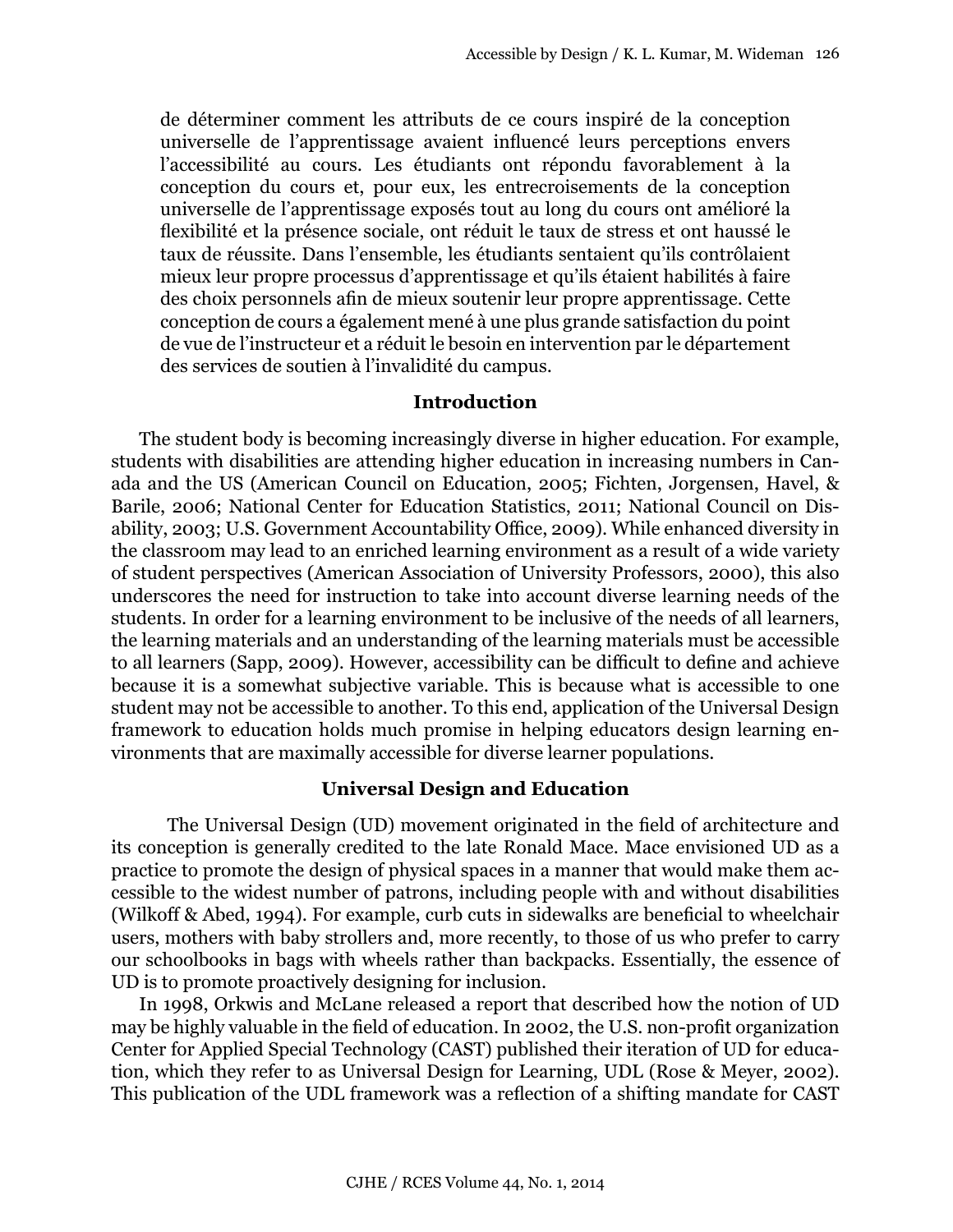from developing assistive technologies for K–12 education, towards considering how to instead adapt the curriculum to support diverse learner needs. The three UDL guiding principles of providing multiple means of representation, expression, and engagement are intended to reflect learner differences across recognition, strategic, and affective learning networks, respectively. Associated with these three overarching principles are specific guidelines intended to serve as a guiding framework for instruction (CAST, 2011).

In this paper, we will use the initials UDL when describing our own efforts at creating inclusive learning environments. We are most drawn to the UDL framework because of its emphasis on the learner and its roots in the neuroscience of learning.

#### **UDL in Higher Education**

CAST has also expanded its work to include higher education. Many other institutions of higher education in Canada and abroad continue to promote UDL (or a related iteration) as a useful instructional design framework, because references to UDL and related resources are commonly found on postsecondary teaching and learning websites. There is also increasing interest in harnessing the potential flexibility inherent in learning technologies to support UDL in higher education (for example, refer to the DO-IT program led by Sheryl Burgstahler at the University of Washington; [http://www.washington.edu/doit/\)](http://www.washington.edu/doit/).

In the academic community, it stands to reason that faculty and institutional buy-in with respect to UDL would be furthered by strong evidence of its effectiveness. A recent review of the literature on UDL in higher education by Roberts Park, Brown, and Cook (2011) further highlights the need for more evidence of its impact. The authors of that study found only eight peer-reviewed articles that met their criteria for inclusion in their examination of empirical studies (experimental, qualitative, or mixed methods) on UDL. While several of these studies did provide evidence to validate the use of UDL in higher education such as the ability to improve student learning, engagement, and satisfaction (McGuire-Schwartz & Arndt, 2007; Parker, Robinson, & Hannafin, 2007), the literature base is nascent (Roberts et al., 2011).

#### **This Study**

This study was conducted to contribute to the growing literature base on UDL in higher education, by exploring how UDL might be practically achieved and how students respond to UDL-inspired course attributes. We present a case study conducted at an Ontario university in which the impact of UDL implementation in a first-year undergraduate course was examined from the perspective of the instructor (the first author), the students, and a disability service provider (the second author, who has previously had a role in faculty development at the same university). Also noteworthy is the technologyforward stance of the university and recently implemented provincial legislation, the Accessibility for Ontarians with Disabilities Act (AODA), which is relevant to higher education in the province. The AODA is aimed at enhancing accessibility in the province, and includes a Customer Service Standard and Integrated Accessibility Standards. These standards mandate that all physical spaces, services, and electronic learning spaces are accessible to all. An additional role of the second author is overseeing implementation of the AODA at this university.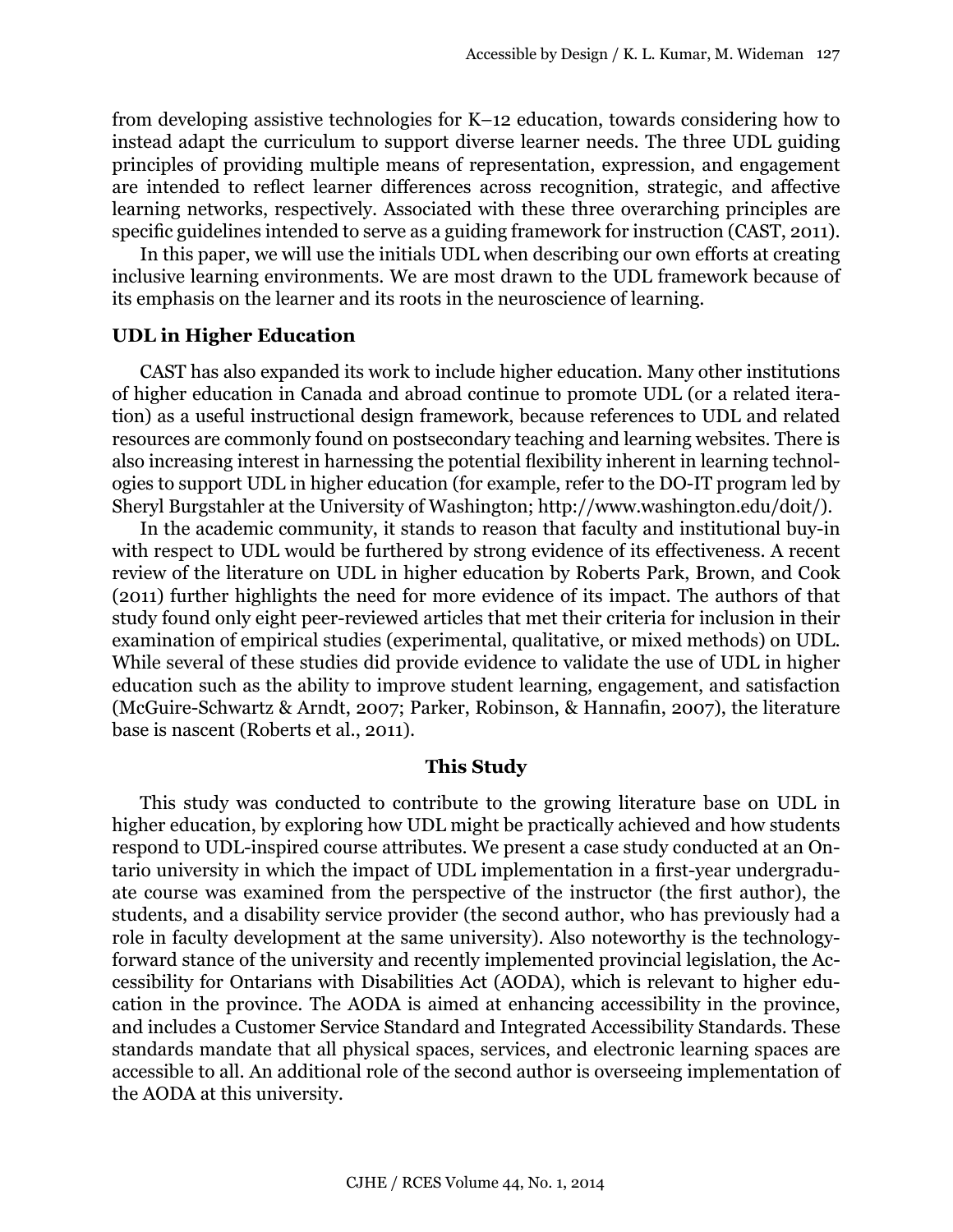The first author has taught within an RPN to BScN program at the university. This program attracts primarily female students, and there is a large degree of diversity amongst the students with respect to their country of birth, first language, prior university experience, and age. Many of the students who enrol in the program are mature students who have not engaged in higher education for several years, although there are also a handful of students who enter the program directly following completion of a college RPN diploma program. The case study presented in this paper is of a technology-enhanced face-to-face science course that the first author has taught to RPN to BScN students for the past four years. This course is taken in the first semester of the program, and is one of the first university courses that the students are exposed to.

Over the past four years, efforts have been made to weave the principles of UDL into the design of this science course (as first described in Kumar, 2010). This follow-up study describes additional course modifications intended to achieve UDL and meet AODA requirements, and the study was expanded to include the perspective of students, faculty development, and disability services. We conducted this study to answer the following question: Does UDL-inspired course design correlate with enhanced accessibility of the course as perceived by the students?

#### **Theoretical Framework**

We view UDL as an instructional framework that may promote development of an inclusive learning environment in which all students have an equitable opportunity to succeed. To this end, a key ingredient of inclusiveness is accessibility—students must be able to both access and comprehend course materials in order to learn and must be offered means of expressing their learning that is accessible to them.

The theoretical lens with which we examine the data in this study is informed by critical disability studies. In disability theory, two models of disability are dominant: the medical model and the social model. Most postsecondary institutions still organize their services for students with disabilities around the medical model, where accommodations must be made to ensure the student with the disability is able to access the set curriculum. In the medical model, the student initiates the need for services by registering with the office of disability services and providing documentation to support the diagnosis of a disability. The student may participate as a member of a team with a learning strategist and a faculty member in order to make adjustments in delivery, assignment design, or evaluations that ensure the student can gain access to the materials (Areheart, 2008; Hadley, 2011). With the medical model, it is the student with the disability who must overcome shortcomings to participate in learning (Aerheart, 2008). This may require alternative formats for books and materials, note takers, captioning of videos and transcripts, and provision for extended time to complete tests and exams.

While most courses at the university of this study provide accommodations to courses under the medical model of disability, in this study the social model of disability informed the course design. First articulated in scholarly terms by Michael Oliver (Oliver, 1996), the social model of disability posits that disability arises as a result of socially constructed barriers rather than factors intrinsic to the individual. Some have argued that the social model of disability is incomplete because it does not address corporeal (bodily) aspects of disability, such as emotional consequences, pain, and fatigue (Hughes & Paterson, 1997;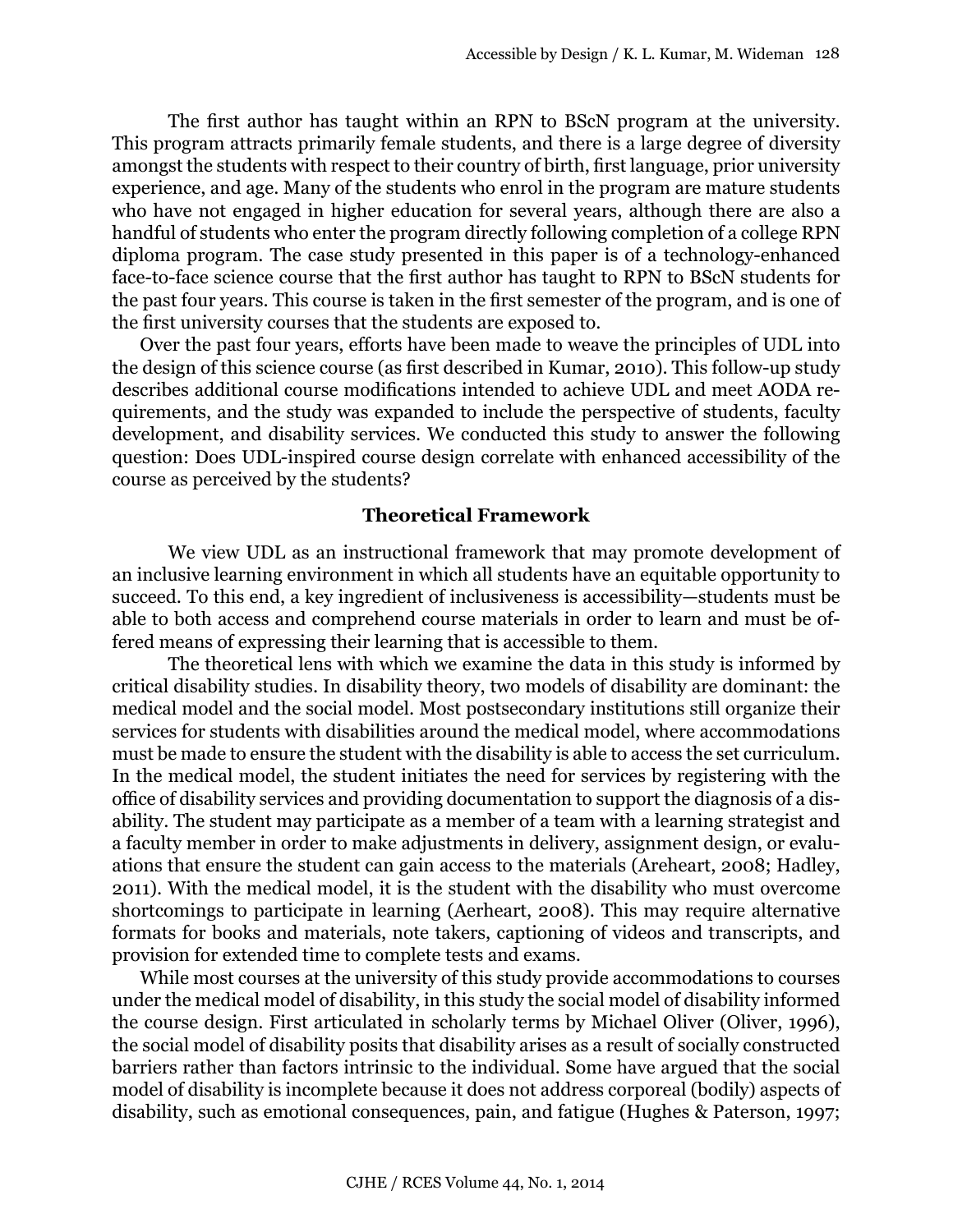Terzi, 2004). However, in spite of limitations of the model, it is useful in this context because it prompts consideration that accessibility (and thus inclusiveness and UDL) is important for all students. This is because the social model of disability contends that students are who they are, and if they are not able to access course materials, then it is the course that must be altered, rather than the student (Rose, Harbour, Johnston, Daley, & Abarbanell, 2006) The barrier to education comes not from the student with the disability but from a learning environment that is exclusive in its design and delivery. The process of setting accommodations for each student, for each course, for each semester is seen as an inefficient and ineffective approach to course delivery (Houghton & Fovet, 2012). The social model of disability, however, is aligned with the key premise of UDL, which is to shift the burden of adaptability from the shoulders of the students to the learning environment (Rose & Meyer, 2002). UDL is seen as a sustainable approach that advocates a change in the course design and delivery methods to ensure greater flexibility where more students can benefit (Harrison, 2006).

#### **Method**

This study was conducted during the fall academic session. There were 50 students enrolled in this offering of the course: 45 female and 5 male students. At the beginning of the term, one female student disclosed to the instructor that she had registered with the campus disability services office so that she would become eligible for academic accommodations. A second female student discussed a disability with the instructor but chose not to formally register with the campus disability services office.

The course instructor developed the course with UDL-inspired attributes and materials. This approach considered how to offer maximum flexibility with respect to how the course material was displayed or delivered and included methods of in-class instruction, use of the learning management system, WebCT, and how students were asked to express their understanding. This was intended to embody the overarching UDL principles of multiple means of representation, expression, and engagement. WebCT was used extensively to post learning materials and to engage in informal asynchronous discussion via the discussion board tool. To prepare accessible electronic course materials (including PDFs and Microsoft Office documents and presentations), the WebAIM online resources [\(http://webaim.org/articles\)](http://webaim.org/articles) and books (Coombs, 2010; Grace & Gravestock, 2009) were consulted. The Camtasia software (<http://techsmith.com>) was used to prepare videos, including an online lecturette for one course topic, a sample oral presentation, and a presentation tutorial video. Text for the videos was provided by captions and/or transcripts.

At the end of the course, we asked students for feedback about UDL-inspired aspects of the course. The second author (who had no relationship to the students) visited the last class of the term and extended an oral invitation to the class to participate in the study. It was explained to the students that approval for the study was obtained from the Research Ethics Board of the university, that participation in the study was voluntary, and that the course instructor would not see any of the data until after final grades for the course were submitted. Pseudonyms were assigned by the second author prior to sharing the data with the course instructor in order to protect anonymity of participants. Students were invited to contact either author following completion of the study if they were interested in obtaining a summary of the results.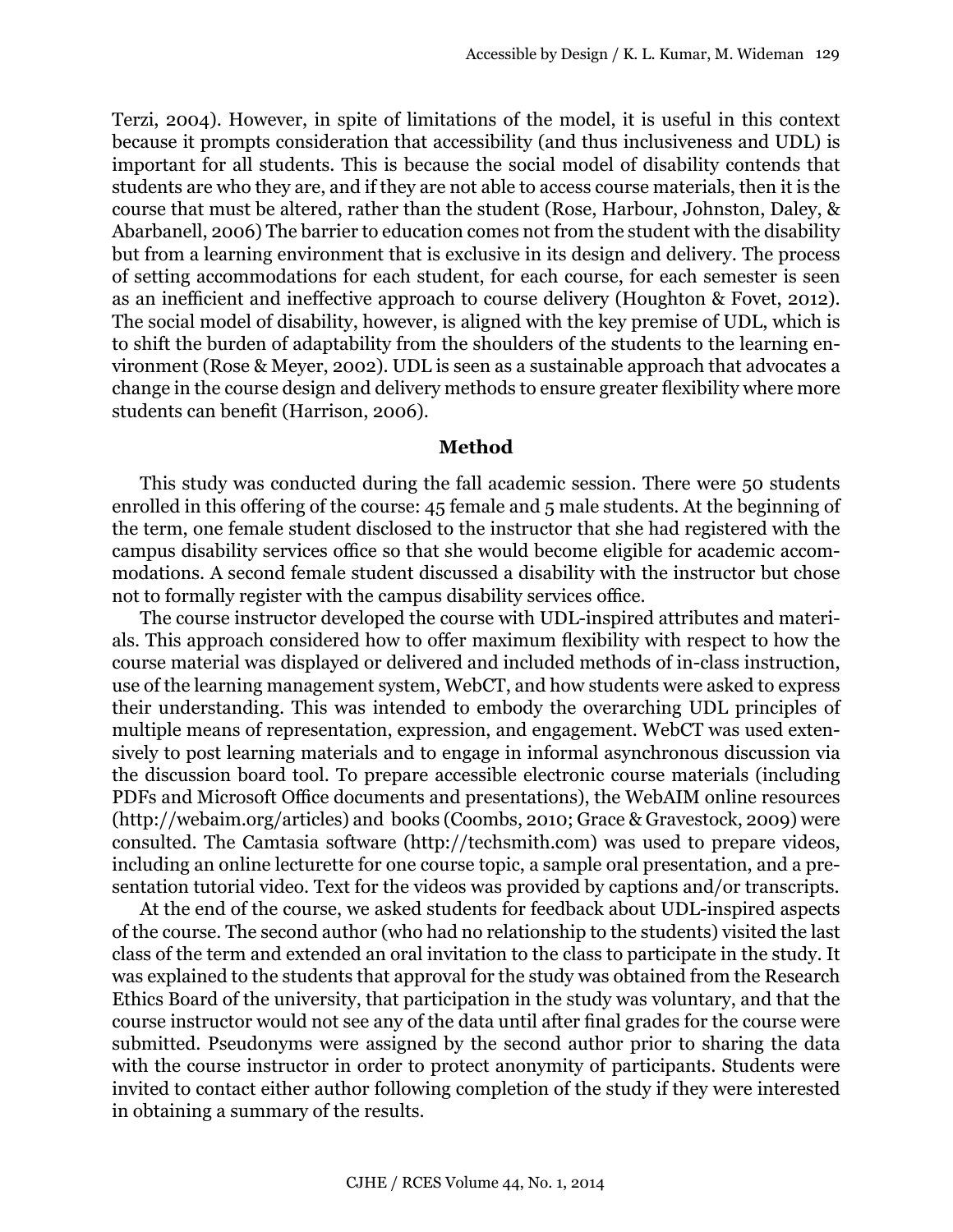Participation involved completion of a 20-minute in-class questionnaire (see Appendix A) and/or agreeing to be interviewed by the second author (see Appendix B). In keeping with the spirit of UDL, we offered students choices with respect to how the interviews were conducted (in person, over the telephone, or by email). No compensation was offered for participation in the study.

In-class questionnaire results were collated and interviews were transcribed and coded to identify themes. These themes were analyzed and reflected upon.

## **Course Design and Rationale**

The following sections describe the course as it appeared the fourth time it was taught by the instructor. The course was not modified extensively for this course offering in order to adhere to UDL principles. Rather, UDL-inspired features were gradually added to the course over several offerings, and the version described below is the most recent iteration.

**Multiple means of representation.** To provide multiple means of representation, course materials were presented in multiple formats.

For each major course topic the instructor posted a PowerPoint file (and equivalent PDF version), a study guide (including a detailed point-form outline of the entire topic and a list of key concepts), and set up a topic-specific discussion forum at least 48 hours before the relevant class session within WebCT. These materials were posted to provide the students with note taking and study aids in different formats and to provide students with a means of discussing course materials outside of class time. Making these items available prior to the start of the class session was intended to allow students the option of previewing and/or printing class materials, and to reduce student anxiety by providing a blueprint for each class session ahead of time.

The instructor also included a variety of methods of presenting material to students in weekly in-class sessions, including use of PowerPoint slides, hands-on demonstrations with student volunteers, display of videos, a class discussion, and small-group discussion. One topic (microbiology) was presented as an online lecturette, which was presented in WebCT as a screencast, along with a transcript. These methods of presentation were intended to accommodate the learning needs or preferences of students according to selfreported characteristics that they shared with the instructor in their Student Profiles (see "Multiple means of engagement" below).

Through WebCT and the use of technology supported by the university, the instructor was also able to describe assessment requirements in a variety of ways. For example, she provided a detailed, text-based description of assignment requirements, the grading rubrics, and samples of completed assignments. One major assessment was a conferencestyle group presentation (Kumar, 2011). For this, the instructor provided a text-based description of the assignment and rubrics, and samples of the two different forms of presentations that students could choose from (an oral or a poster presentation). For the oral presentation example, she provided PowerPoint slides, a screencast, and a transcript. For the poster presentation example, she provided a PowerPoint poster slide, a text-only version of the poster content, a captioned screencast tutorial demonstrating how to create a poster in PowerPoint, and a transcript. This variety of methods of representation was intended to offer students multiple means of understanding assessment expectations.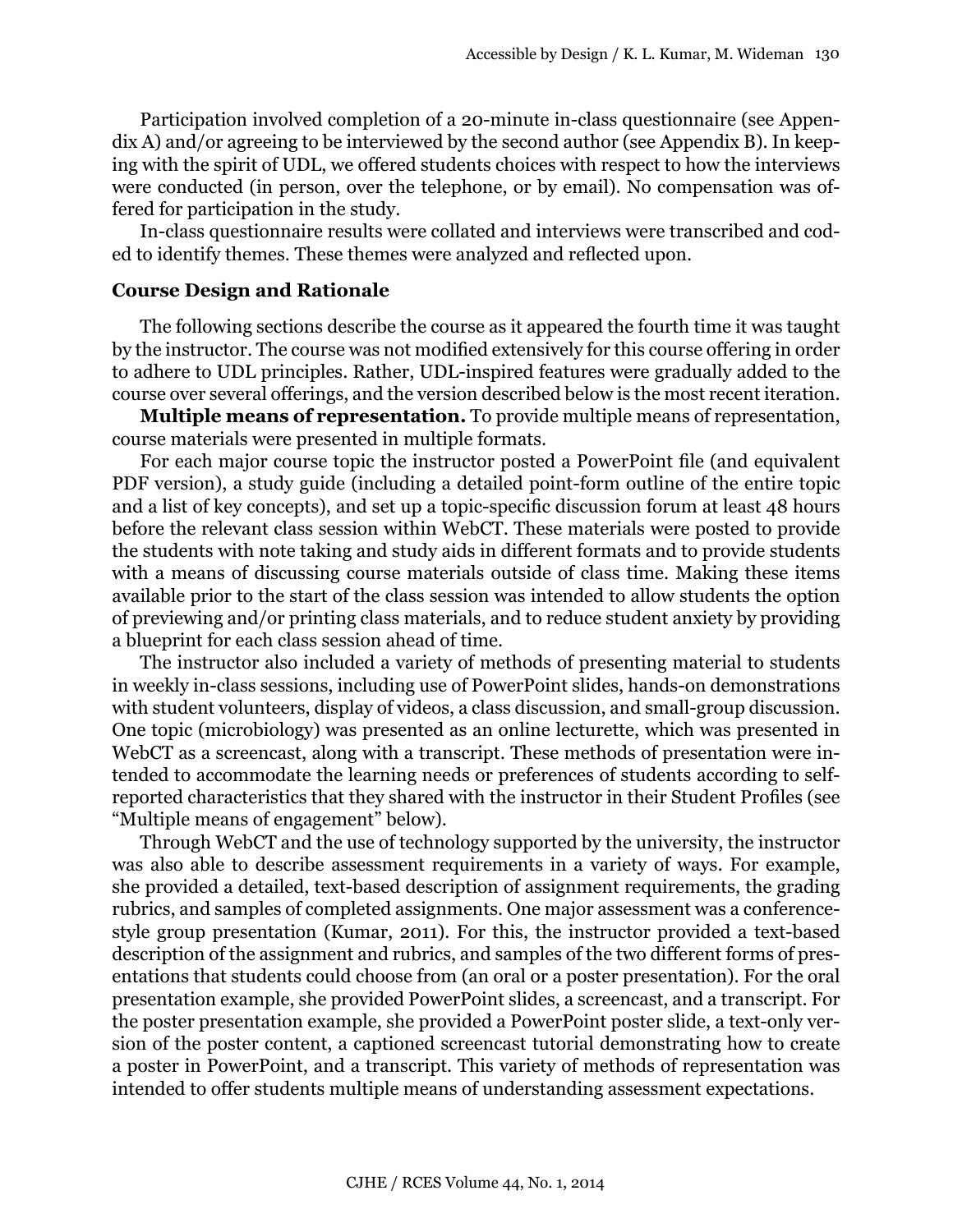**Multiple means of expression.** Choices were built into all assessments in the course to allow students multiple means of expressing their understanding or viewpoint. Students were required to complete a midterm exam, final exam, written report, and presentation. The midterm and final exams included a variety of question styles. Moreover, there were options associated with many of the written questions that allowed students to choose which questions they felt most comfortable addressing, and they could address the questions in the manner they preferred. For example, students were offered the opportunity to express their understanding of concepts in chemistry by providing a chemical equation or by using words. For other topics, students were given the option of providing a labelled diagram, a text-only response, or a combination of both.

The instructor asked students to form groups to discuss the written report and to choose a due date and topic, and then to decide whether they would like to proceed as a group or independently. These instructions were intended to ensure that all students had the opportunity to discuss the report with peers (regardless of whether they had friends in the class), to choose the topic they were most interested in, and to choose a due date that best fit their personal and academic schedules. Students were required to work collaboratively on the presentation assignment (due to the large class size of approximately 50 students and time constraints), though they could choose the date, topic, and format they would like to use to make the presentation. In order to provide formative assessment and tolerance for error, students were encouraged to discuss drafts of their work with the instructor prior to submission of the final version of their written report, poster presentation, and/or oral presentation slides.

During oral presentations, student groups structured their presentations around accompanying PowerPoint slides. There were also many ways (unsolicited by the instructor) in which the students incorporated multimodal means of expression into their presentations. For example, one group included a brief skit at the beginning of the presentation, a second group performed a song and dance that they wrote during their presentation, and two groups brought props to help them explain concepts during their presentation. In addition, several groups included interactive question and answer periods with the audience to highlight key points from their presentation and enhance audience engagement. One of the groups that prepared a poster presentation also created an online screencast where they recorded one group member who provided additional oral explanations of key concepts while PowerPoint slides were displayed.

Students were given the option of completing up to four short assignments. By deciding whether or not to complete the optional short assignments, students could decide how much their final exam was worth since each optional assignment could reduce the final exam weighting. Although the optional assignments were posted on WebCT at the onset of the term, class time was also provided for students to work on them. If they were unable to finish them in class, students could complete them as homework and submit them through WebCT.

Each assignment was unique in order to add variety to the course and broaden students' skills. Assignment One asked students to comment on what they felt most and least confident with from a particular in-class session and prompted them to describe multiple strategies that they could take to seek answers to lingering questions. A wide variety of strategies, including working collaboratively with a peer, reading the course textbook,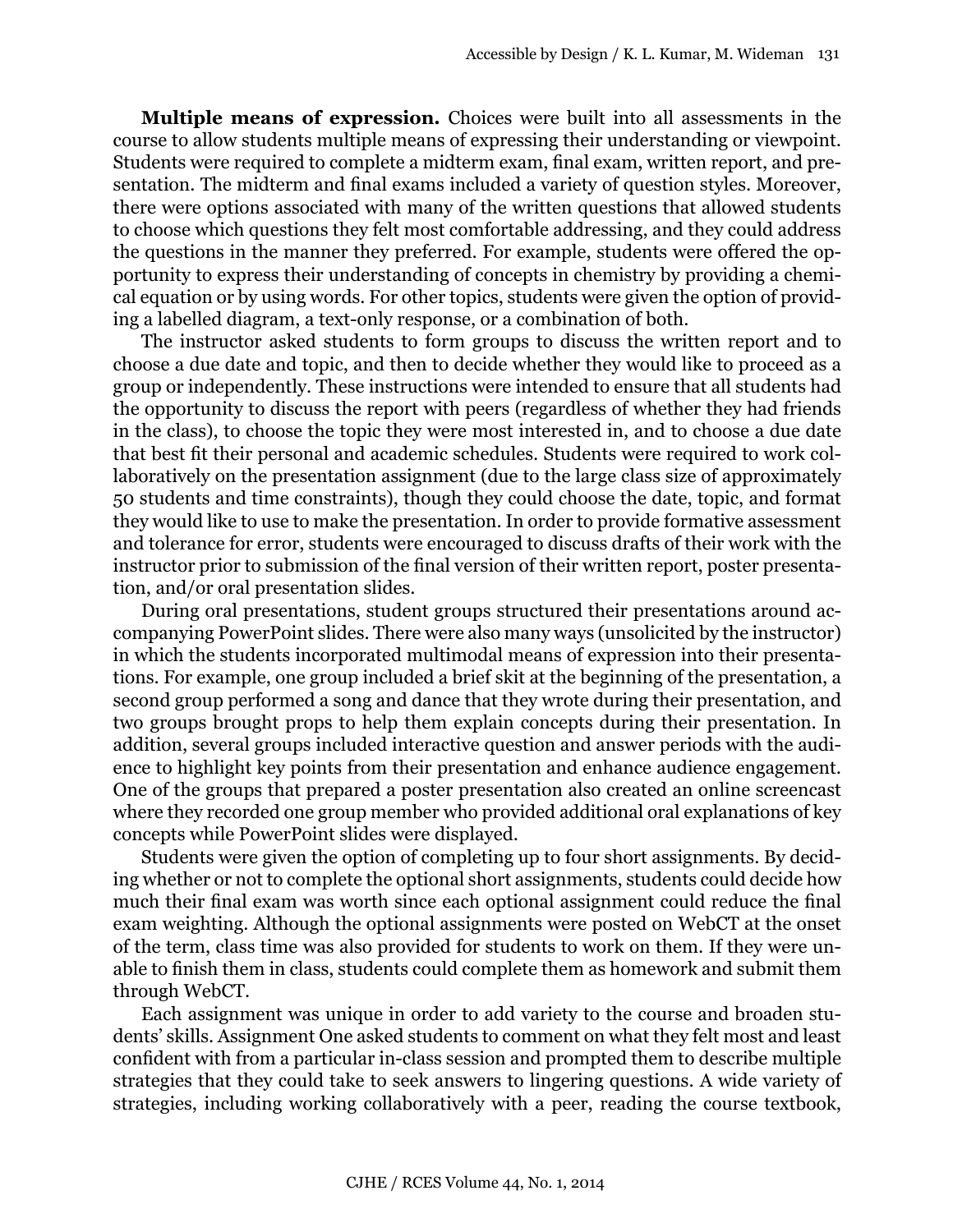searching the Internet, using the WebCT discussion board, and speaking with the course instructor, were described by students.

Assignment Two required students to submit their notes from one class session either in hard copy or by posting electronically to the WebCT discussion forum. This assignment was inspired by a technique described by Rose et al. (2006) and was intended to provide students with multiple representations of understandings of the same class. It also allowed the instructor to provide individualized formative feedback to students. Class notes submitted from different students for the same class session varied widely in style. For example, some were composed entirely of text, while others included diagrams drawn by the students. Some students also included additional supporting information or examples taken either from the course textbook or their own clinical experience. One student used colour to convey meaning in her notes (e.g., highlighting key concepts in one highlighter colour and supporting examples in another colour).

Assignment Three required students to answer questions based on a detail-oriented course topic in lieu of closed-book exam questions on the topic. Finally, Assignment Four was a reflective paragraph that students wrote following a class discussion about the pros and cons of vaccination. Nearly all students (86%; *N* = 43) completed all the optional assignments, while 12% ( $N = 6$ ) of the students completed three assignments, and a single student completed just one assignment.

**Multiple means of engagement.** The instructor attempted to engage the students in the course during the face-to-face sessions as well as within the learning management system (LMS). The week prior to the start of the class, she emailed all students with a welcome message and an invitation to complete a Student Profile to tell her about their interests and learning needs, and to initiate one-on-one interaction. This was intended to open the lines of communication between students and the instructor and to convey to the students that their individual needs were important. It also provided the instructor with insight regarding methods of representation that might best appeal to the class (see "Multiple means of representation" above). Students could engage in discussion with her and their peers in face-to-face class sessions, as well as by email and on ungraded discussion forums within WebCT (which were periodically seeded with links to relevant news stories, online learning tools, or suggested review questions to discuss). In face-to-face class sessions, the instructor prompted the students for their perspective on course topics (e.g., relevant clinical nursing experience). By imparting choices into the course assessments, it was hoped that students felt empowered to make choices according to their interests and past experiences.

#### **Results**

Thirty-five questionnaires were completed, but not all students completed every section or every question. The results are compiled based on the responses received for each question. Two students self-identified as having a disability.

Part One of the survey asked the students to indicate from a list which course materials they accessed and whether they found them helpful in their studies.

- 97% accessed the text descriptions of images in the PowerPoint files and found them helpful.
- 97% accessed the detailed topic outlines in the study guides, with 94% of respondents finding them helpful.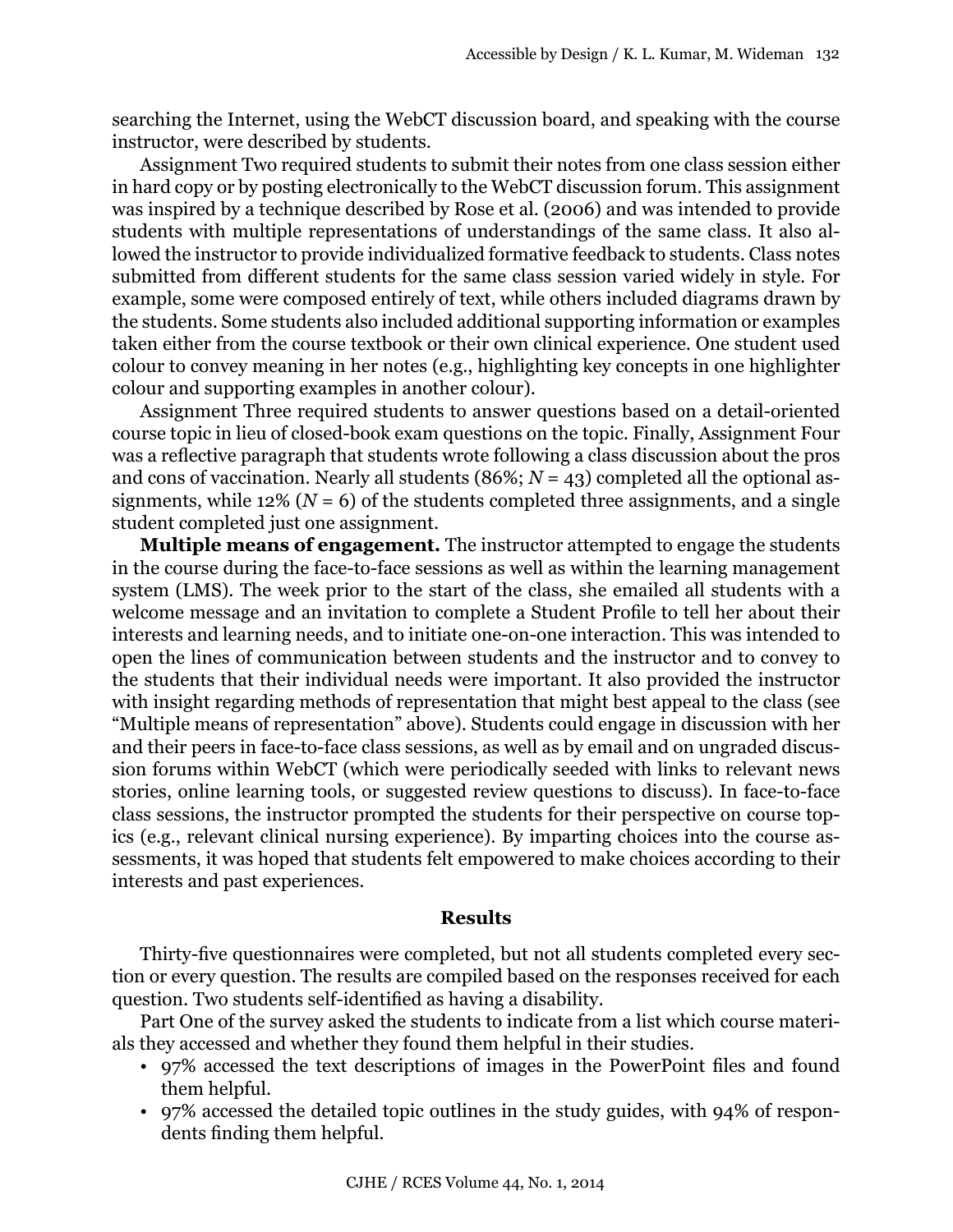- 97% accessed the lists of key concepts in the study guides and found them helpful.
- 91% accessed the PDF printer-friendly version of PowerPoint slides, and 97% of the respondents found them helpful.

Some of the additional comments were

[With the PowerPoint files], I was able to follow along in class and add my own notes directly to the PowerPoint file.

[Using PowerPoint files] made note taking simple and was very easy to understand. Also helpful for exam preparation.

[The text descriptions of images in the PowerPoint files were most helpful] because in science we are studying the structures and functions from smaller unit[s] to a larger unit[s] (cells to body systems) and it's very important to know parts through images before you can relate to its function.

[The study guide] allowed us to learn more about what was discussed in class on our own time [and] at our own pace.

On the video lecture on microbiology,

- 83% watched the video recording of the microbiology lecture and all found it helpful.
- 89% of students accessed the transcript of the microbiology lectures and all found it helpful.

One student stated,

The course material I accessed was the transcript of the microbiology lecture. Even with all the oral presentations on microbiology, I was still lost. However, once I read the PowerPoint slide on microbiology, I felt relieved. The [transcribed] lecture on microbiology had increased my confidence for the final exam because I felt the oral presentation was not enough to prepare.

The instructor provided several methods to access a description of a poster assignment.

- 83% accessed the text-only version, and 88% of those respondents found it helpful.
- 60% used the video poster web tutorial, and 75% of those found it helpful.
- 60% used the captions of the poster web tutorial, and 76% of those found them helpful.
- 66% accessed the transcript of the web tutorial, and 80% of those found them helpful.

The second part of the questionnaire asked students, which course attributes, in their opinion, had a positive impact on their learning, a negative impact, or no impact.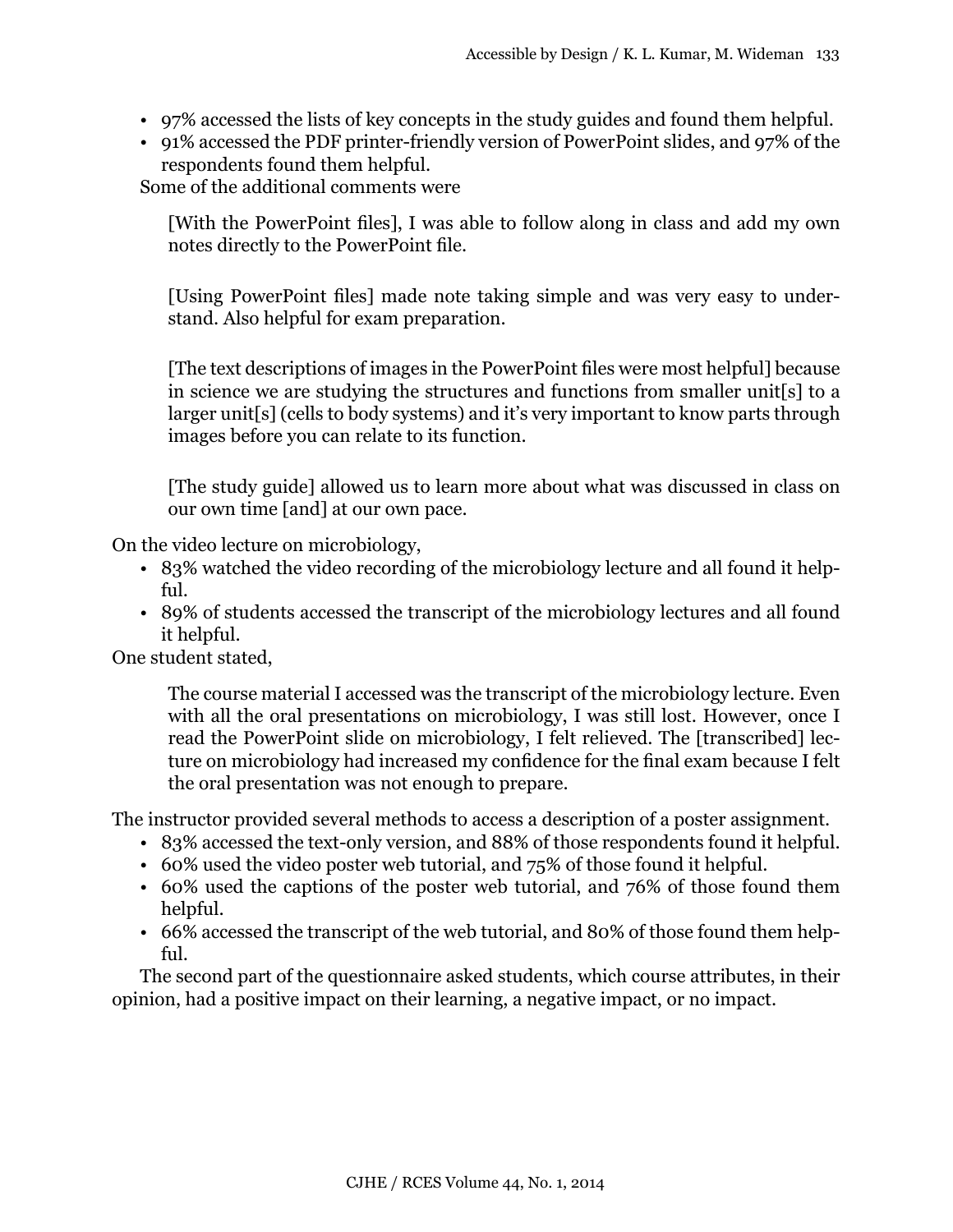| Course Attribute                                                                                    | Impact |             |              |  |
|-----------------------------------------------------------------------------------------------------|--------|-------------|--------------|--|
|                                                                                                     | $% +$  | $% -$       | %<br>None    |  |
| Choices for written report due dates                                                                | 91     | $\mathbf 0$ | 9            |  |
| Choice to work independently or collaboratively on some assessments                                 | 97     | $\mathbf 0$ | 3            |  |
| Choice for presentation format (oral or poster presentation)                                        | 94     | 3           | 3            |  |
| Choice for presentation date                                                                        | 88     | $\mathbf 0$ | 12           |  |
| Posting of class notes and study guide prior to the relevant class                                  | 100    | $\mathbf 0$ | 0            |  |
| Repetitive organization format of course materials WebCT pages                                      | 94     | $\mathbf 0$ | 6            |  |
| Ability to choose whether to complete optional activities or write a<br>final exam worth more marks | 100    | $\mathbf 0$ | $\mathbf{O}$ |  |
| Instructor's request to submit a Student Profile form at the beginning<br>of the term               | 74     | 5           | 21           |  |

## Table 1 Student Perceptions of the Impact of Course Attributes on Their Learning

Note. Data is presented as the percentage of responses that fell into each impact category.

 $+$  = positive impact

− = negative impact

 $none = no impact.$ 

The student comments in the second section overwhelmingly stated that choice was their most helpful course attribute, whether it was a choice of due dates, a choice to work independently or collaboratively, or a choice to do additional assignments to reduce the exam final mark. The following were some of the comments received:

As a full-time student, I do work full time as well. Having the option to work independently was the most flexible options for me.

Being able to decide whether or not to complete these assignments helped to reduce the overwhelming feeling associated with having multiple (mandatory) assignments due.

Not everyone performs well on examinations—this gives opportunity to excel in other ways.

[Having choices] allowed me to gain marks and study useful information in a focused way; tests are not always my strong area so I could demonstrate I understood content.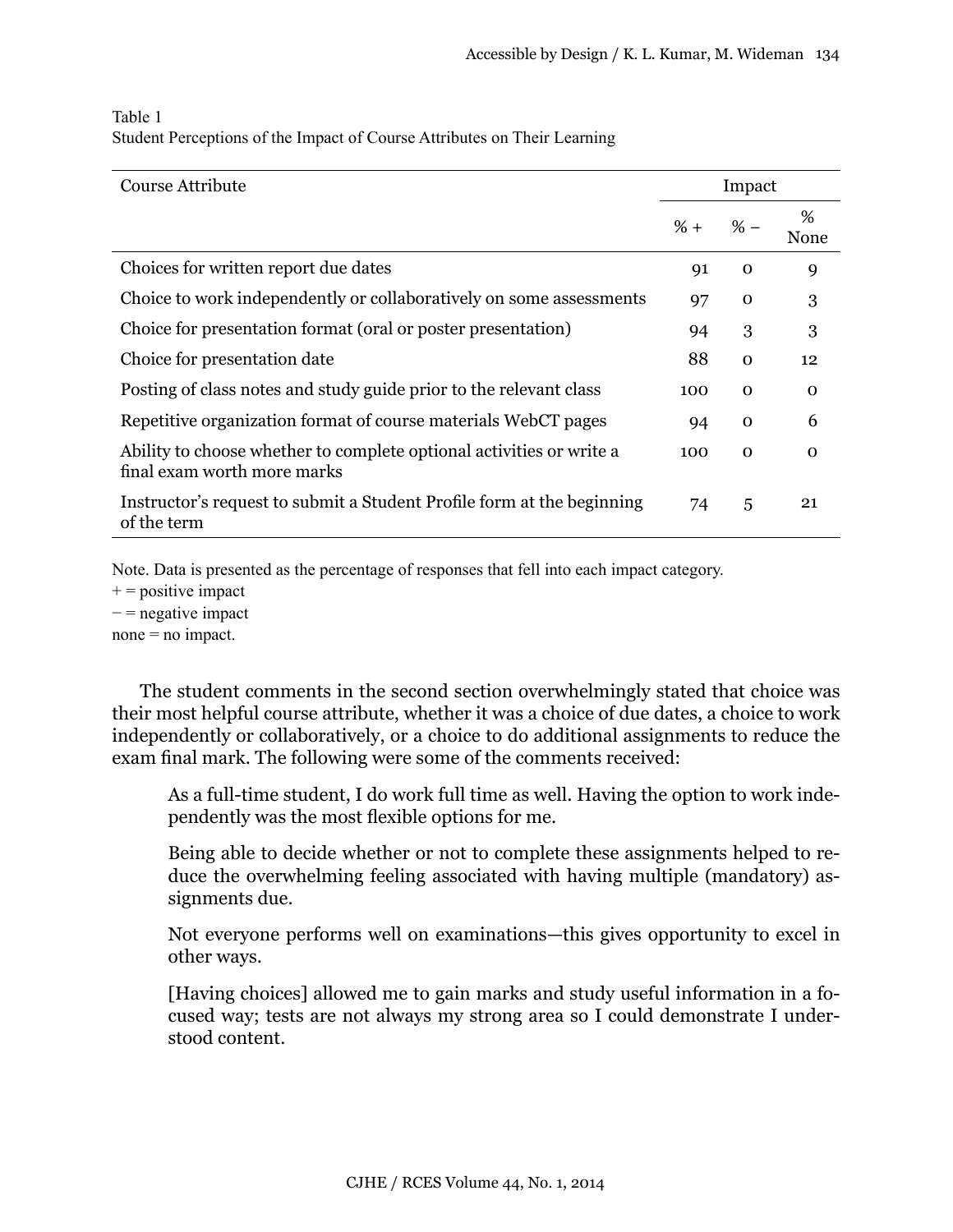#### **The Interviews**

Following the questionnaire, four students came forward to continue their participation in the research through interviews. Based on an interview guide, the participants were asked a series of basic questions intended to prompt further discussion about accessibility of the course. The guide also allowed for additional comments and clarification as the interviews proceeded. Three students were interviewed over the telephone and recorded, one was interviewed through email. The recorded interviews were transcribed. In text form, the interviews were analyzed for common themes. For three of the four students, English was their second language. One interview participant self-identified having a learning disability.

In analyzing the text, the researchers identified four major themes that emerged from the interviews—flexibility, social presence, stress, and success.

**Flexibility.** As with the survey, the interview participants stated that the flexibility in the course and the ability to choose due dates, assignments, and group or individual work were key factors that contributed to their learning in this course. Many of the students in the program work full or part time in the health care field, and one student stated that being able to go online during a break and access course materials was very beneficial.

Another student, Ava, described how she liked having the choice of completing an assignment with a group or as an individual. If there was a topic she wanted to learn about and others didn't, she would choose to do the assignment on her own. "I choose papers based upon the subject or idea that I find interesting and I want to learn about more. Others may not want to learn about that or they may not find it as interesting as I did." Student Cheryl, found the course accessible "at different levels, in all different learning styles." She continued, [with flexible learning], you can choose which option would be best for you and the option that would be best for your learning. So, I'd say flexible learning is definitely a huge asset to any program." She also stated that the flexibility in deadlines enabled her to schedule her time and assignments around the obligations with her other courses. "What's really important to me, especially with time management and having a larger course load is to be able to anticipate exactly what's going to be in the program, what the expectations are to be successful."

**Social Presence.** Students commented on the amount of interaction they had with each other, with the materials, and with the instructor. What is evident from the responses was the importance students placed on being able to contact the instructor outside of class time and the speed at which she responded to the enquiries. Although interaction with the instructor is considered an aspect of the UDL principle for multiple means of engagement, this instructor's responsiveness to students also played an important role in students' abilities to access and understand materials, complete assignments, and reduce stress.

The discussion board played an important role and helped reduce intimidation that comes with asking questions in class. The discussion board provided an opportunity to engage in ungraded peer discussions on selected topics. It also enabled students to post questions and have them answered by fellow students or the instructor. Cheryl stated, "A lot of our classmates, they'd posted questions that they found from the study guide and she [the instructor] would answer them or she'd help you along with the questions that we had difficulty with so the discussion board was really good." Mariella stated,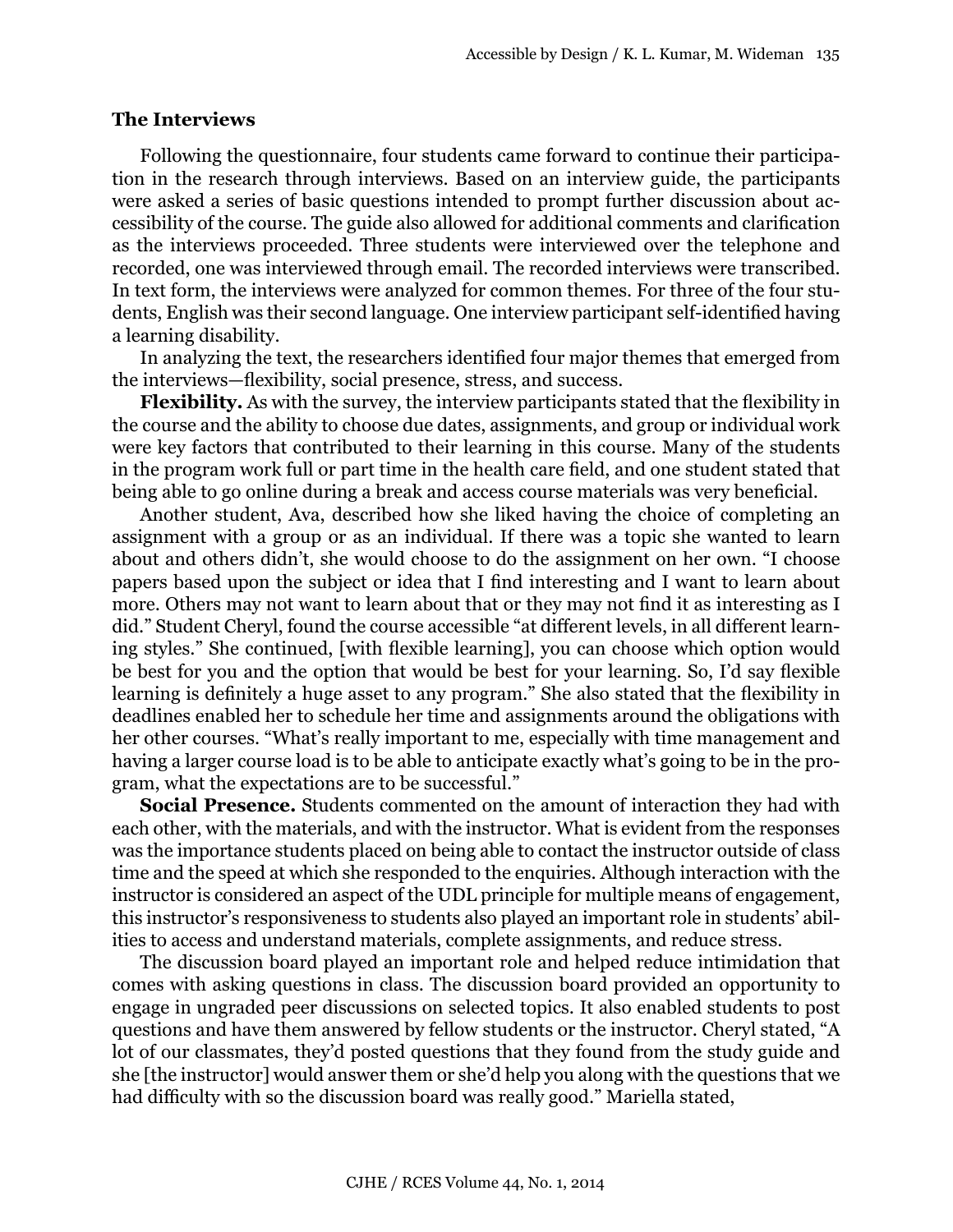[The instructor] answers you as soon as you ask her a question. You don't even need to get away from the computer, you have your answer. So everything is there … She knows you will be busy at this time because of midterms. She really prepares you for what's coming next. It's really like she takes your hand. She guides you, which is very good.

Ava, who has a learning disability, described how online and in-class discussions assist in her learning.

It's important because then I tend to retain that information because then you could be like, "yeah, that was discussed in class." Whereas, if it was just one person giving the information, it's not as good. I mean, some people learn best that way and some don't.

**Stress.** Postsecondary education, particularly in health sciences, can be a stressful experience (Wideman, 2011). Stress was a common theme as students described how they went to school full time, worked full time, or commuted over an hour each way to get to school. Students explained how the course design and organization greatly reduced their stress. Study guides for readings provided specifics on what was important to learn and what were the key questions to answer. Cheryl said,

With the large bulk of the material that was presented, I was able to narrow my focus, instead of just reading a chapter and hoping that I'm catching all the key elements. I was able to focus on which ones were crucial, and study and really understand them.

The flexibility of deadlines enabled students to plan their workload around the requirements of other classes they were taking. The final exam is generally a very stressful time for students, but they could plan to reduce the weight of the final exam by completing additional assignments earlier in the semester. Materials such as the presentations, notes, videos, and readings were available well before class time where students could access the materials, make notes, and prepare questions for class. Detailed assignment descriptions with accompanying rubrics available on the first day of class provided students with the necessary requirements. The students described how the consistency of how course material was prepared reduced their frustrations, since they knew what to expect. Mariella stated,

It's my first time I'm doing this in university and French is my first language. And when I'm doing it in a different language, I was like panicking every time. And to pass this class—honestly, it's the way [the instructor] gives the material that makes it so easy.

**Success.** The students participating in the interviews agreed that the UDL-designed course contributed to their success. The researcher enabled each participant to define his or her own version of success. For two of the students, they measured success in terms of marks, saying they felt their marks in this course were higher as a result of the way it was designed. For the other participants, they measured success in being able to understand the materials. Mariella, for example, felt that the anatomy and physiology component would be the most difficult unit in the course, but she said,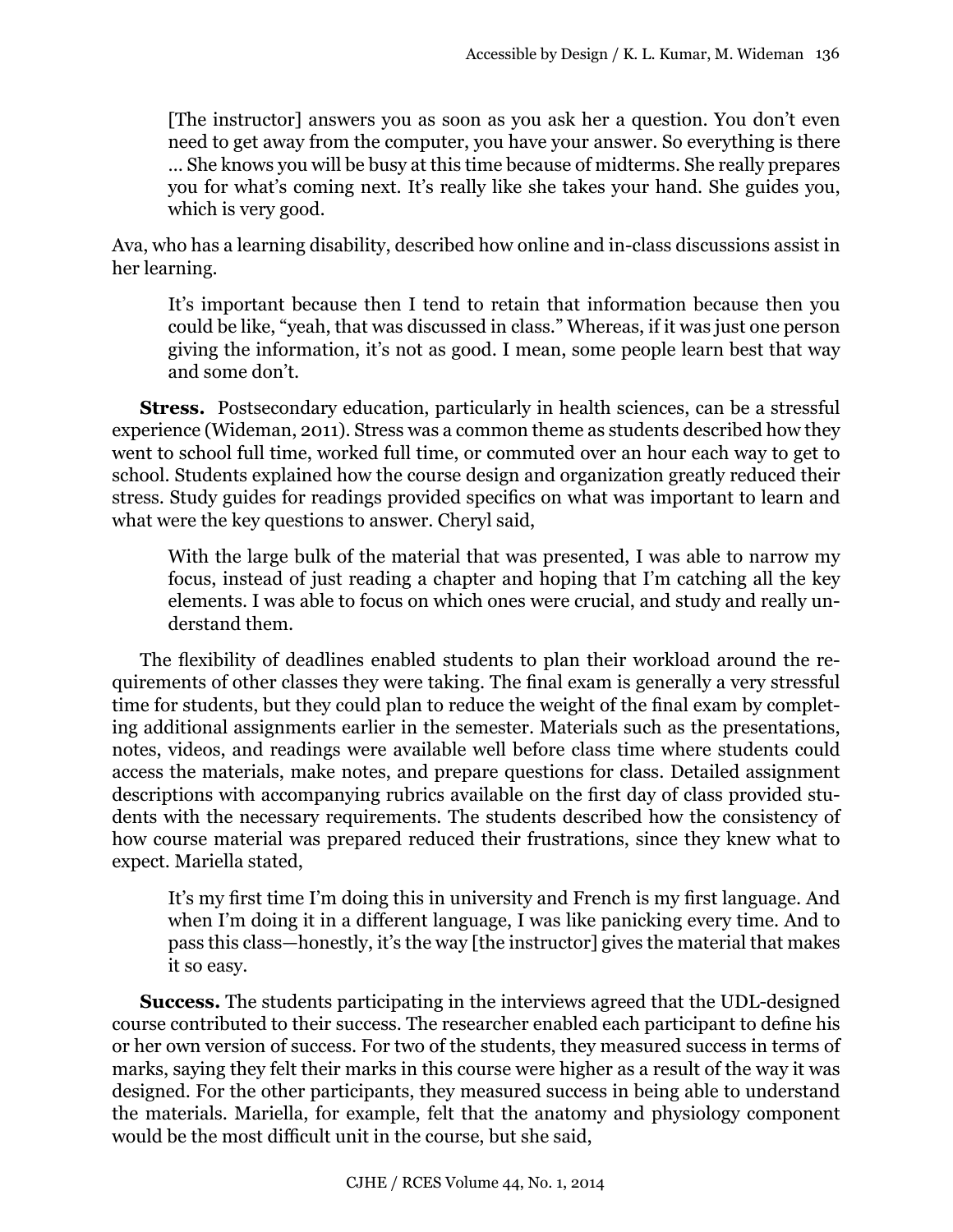The material is very heavy, but in the way [the instructor] makes it seem so easy because she gives you the lecturette, she gives you the transcript of the lecturette, and then we meet online and we can discuss. It's easy to understand. I can't believe it.

Ava described how she learned the material in this course by reviewing notes before class, summarizing chapters and writing down questions, going to class and following along on the PowerPoint slides, making notes, then asking questions in class or online. She would then feel prepared to apply the theory in practicum. Ava stated,

If I don't grasp like what the theory is saying … I will just do it anyhow. But I mean, I will still get through. So, I don't want to do that. I'm not that type of learner. I want to fully understand it, to apply it.

Cheryl stated that knowing the expectations for all components of the course on the first day greatly contributed to her success in the course. She said, "Sometimes students are not really motivated to learn if they're not sure what the expectations are." For some the success was measured in marks; for others, the depth of understanding of the concepts provided a level of confidence to carry with them in their practicum and workplace.

Students did offer some suggestions to improve the course. One student commented that she would have liked the opportunity to hand in written assignments a second time. When she received grades and comments on her assignments, she felt she should have the opportunity to apply that feedback immediately, make improvements, and hand the paper a second time. This option was not offered in this course.

Cheryl stated she felt that this course should be a blueprint for all courses. The effectiveness in the design of this course emphasized how well a course could really work and accentuated the impediments to learning she was experiencing in other courses.

In summary, the results clearly demonstrate that students in this course found its design, based on UDL principles, to be highly effective in their ability to access materials. One-hundred percent of the respondents took advantage of the flexibility in being able to choose the weight of the final exam and availed themselves of the notes and presentations that were posted online well before class. Interview participants stated that the multiple means of accessing the materials greatly improved their understanding of the materials and others felt it contributed to their higher marks in this course. Students were accessing the same materials in multiple ways and were interacting with their peers and the instructor for deeper learning.

#### **Discussion**

#### **Impact of UDL-Inspired Course Design on the Instructor**

Overall, the incorporation of UDL-inspired course features led to a positive teaching experience for the instructor. Seeking different means of representing the course material helped her to view the topics in different ways, which prompted her to consider a variety of ways of explaining concepts. She was also more engaged (and likely more enthusiastic) as a teacher when including multiple means of representation in class sessions, compared to class sessions that more heavily focused on teacher-centred delivery of PowerPoint presentations. Having made available a variety of resources related to assessments on the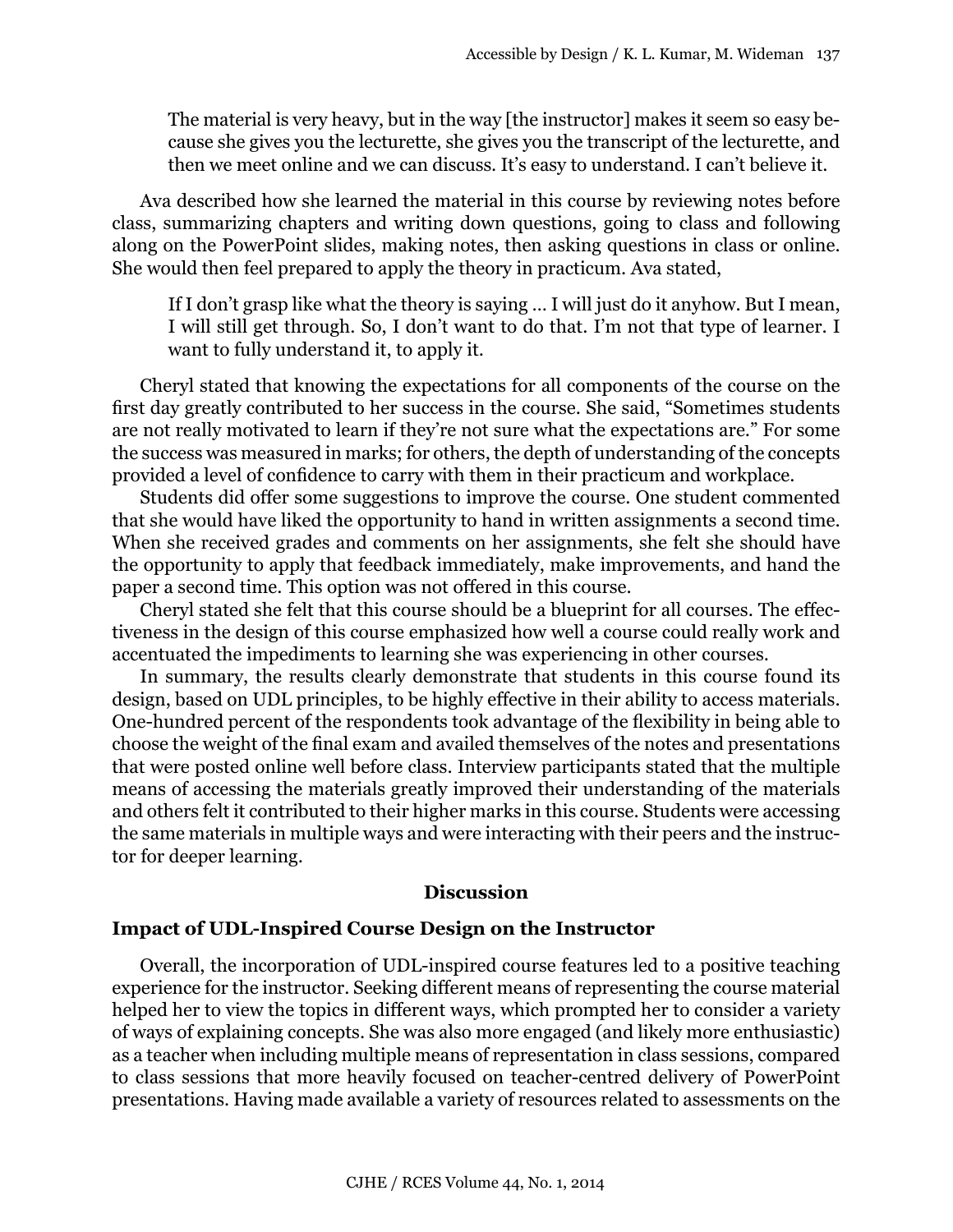WebCT site, students more commonly asked for feedback on drafts of their work and their understanding of the content rather than assessment expectations. Offering the optional short assignments was also positive from the teaching perspective because this allowed her to regularly touch base with the students and to have a clear idea of how the students understood the course material.

There were a few instances in which the UDL-inspired course features increased the teaching workload. For example, creation of multiple resources to aid in assignment completion was time consuming (though may have reduced student questions). Because previously prepared uncaptioned screencasts loosely based on scripts were used, creating accurate transcripts and captioning retroactively was more time consuming than if it had been done initially. Finally, as most of the class chose to work independently on the mandatory written report assignment rather than collaboratively, this led to an unanticipated large increase in workload for grading of the written report.

#### **Locus of Control**

Locus of control can be described as an outcome that is dependent on one's own behaviour versus the outcome being under the control of others (Rotter, 1990). Locus of control has several implications, and an internal locus of control has been positively associated with self-regulated learning as well as academic success (Keinan, 1987; Young, 2005). In the interviews, students described how they felt more in control of their learning by the choices they were given in the course, and it was evident that they felt their success in the course benefitted from the course design and the incorporation of the UDL principles and flexibility. As such, the design of the course provided an internal locus of control for students, and in doing so, enabled an environment for self-regulated learning.

An internal locus of control also contributes to the reduced stress felt by students, which was another theme that emerged from the interviews. Stress can have a negative impact on learning, for example, it can affect the ability to make rational judgments (Keinan, 1987), which can lead to activities such as academic dishonesty (Wideman, 2011). Students in this course stated that the course design contributed to a feeling of lower stress since they were able to see the requirements of the course, and plan how and when they would complete the requirements. They felt more in control of their learning and their academic success.

#### **Importance of Social Presence**

This course seemed to provide a high degree of social presence in that students reported feeling closely connected to the instructor and to each other. It was a learning environment that was supportive, personal, and caring. Students reported that the instructor was often available before and after class as well as online. They commented that the instructor sought out students she felt were struggling in an effort to determine how their learning could be improved. Social presence is an important contributor to the multiple means of engagement component of UDL. Moreover, students stated that this attribute improved their level of confidence, particularly in those who were returning to school after many years in the workplace.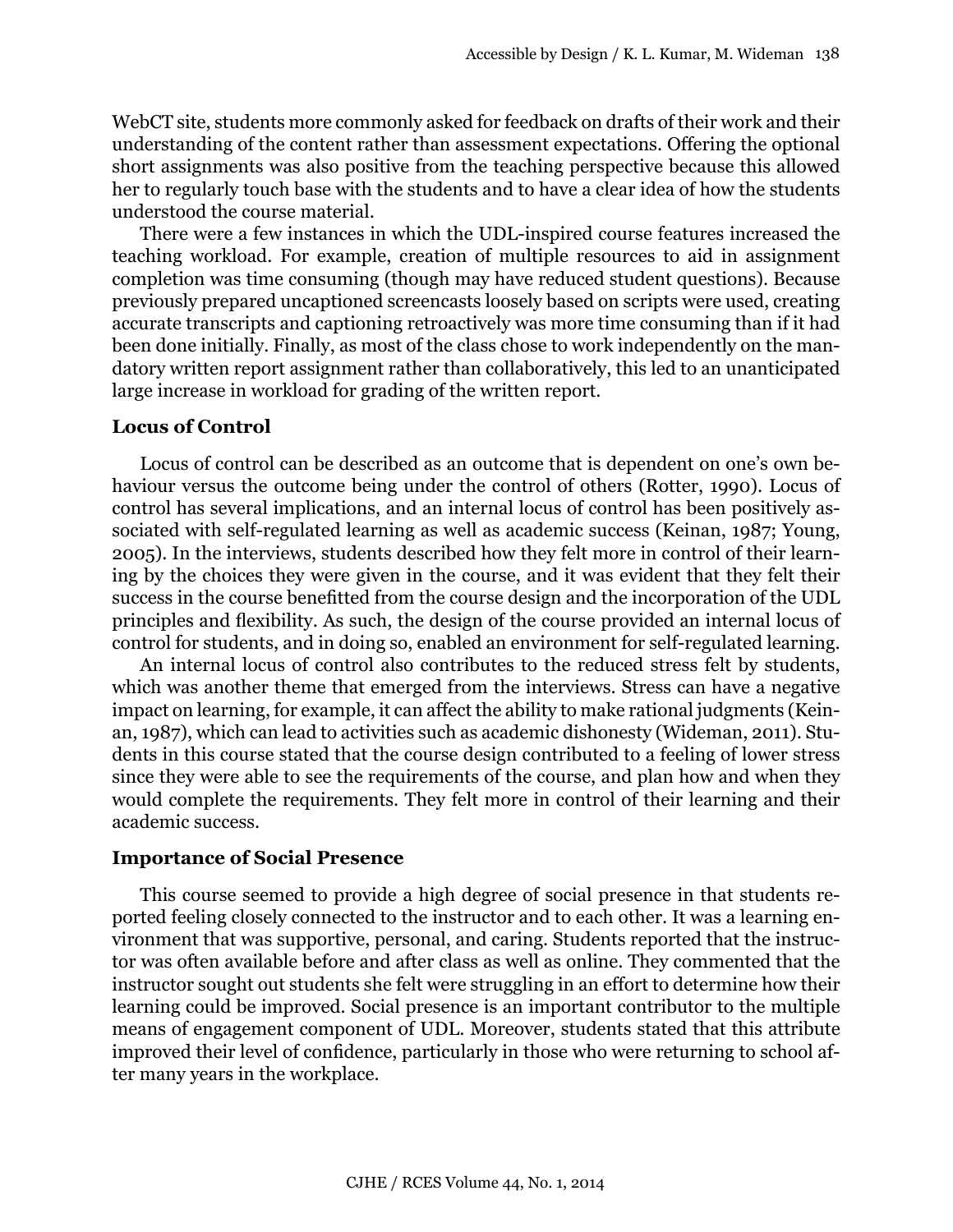#### **Disability Services**

From an administration perspective, the design of this course reduced the need of the disability services department because content was available in multiple formats. For example, one student in the course disclosed to the instructor that she uses text-to-speech software for her studies. Since all course materials were designed to be fully readable by text-to-speech software, this eliminated the need for the disability services department to modify the course materials for this student. The study guides reduced the need for a learning strategist, as key concepts and review questions were available in the study guide. Note takers were not required as all the notes were available on the course site. The videos were captioned by the instructor. And the choice of types of assignment and assignment deadlines negated the need for advocacy on the part of the disabilities office to negotiate extended deadlines and alternative assignments with the instructor. One student indicated that she required additional time to complete tests, and although the professor offered tests and exams with extended time, this student chose to write her tests and exams in the university test centre, which provides a distraction-reduced testing facility.

## **Limitations of This Study**

There were limitations to this study. First, it is difficult to assess how generalizable the data may be. One variable that may reduce the generalizability of the data is the small sample size. Data from a single three-credit hour course including  $N = 35$  study participants were presented. The number of study participants was small, and the data may not fully represent the experiences of the entire class  $(N = 50$  students) because not all students participated. Moreover, this study was a case study intended to capture the unique experiences of learners within this course, and the course attributes may not be feasible for inclusion in other courses (for example, different class sizes and/or different subjects). Another factor that may influence the generalizability of this study was the characteristics of the student participants. The student population that enrols in this course is likely to be more diverse and with different characteristics from other first-year undergraduate courses, and may therefore have different needs compared to other first-year students. While this diversity in student participants may enhance the richness of the data by offering a wide range of perspectives, it may not be representative of data that would be obtained from other first-year undergraduate students. Moreover, most students in this course were enrolled in their first semester at university and were enrolled in only two other courses concurrently. This left students with little ability to compare their experience in this course to other university courses that were not taught in a manner aligned with UDL.

A second limitation of this study was that students were informed of this study at the end of the term. Due to unforeseen delay in receiving ethics approval for the study, it was not certain that it would be possible to recruit student participants until very close to the end of the term. As such, students were not informed of the study and invited to participate until the last class. This allowed students little time to reflect on the course while completing the questionnaire, as they were asked to respond immediately after being informed of the study. Students may have formulated more thoughtful responses if they had known about the study and had been presented with the data collection instruments in advance. Students who volunteered to be interviewed did have more time to reflect on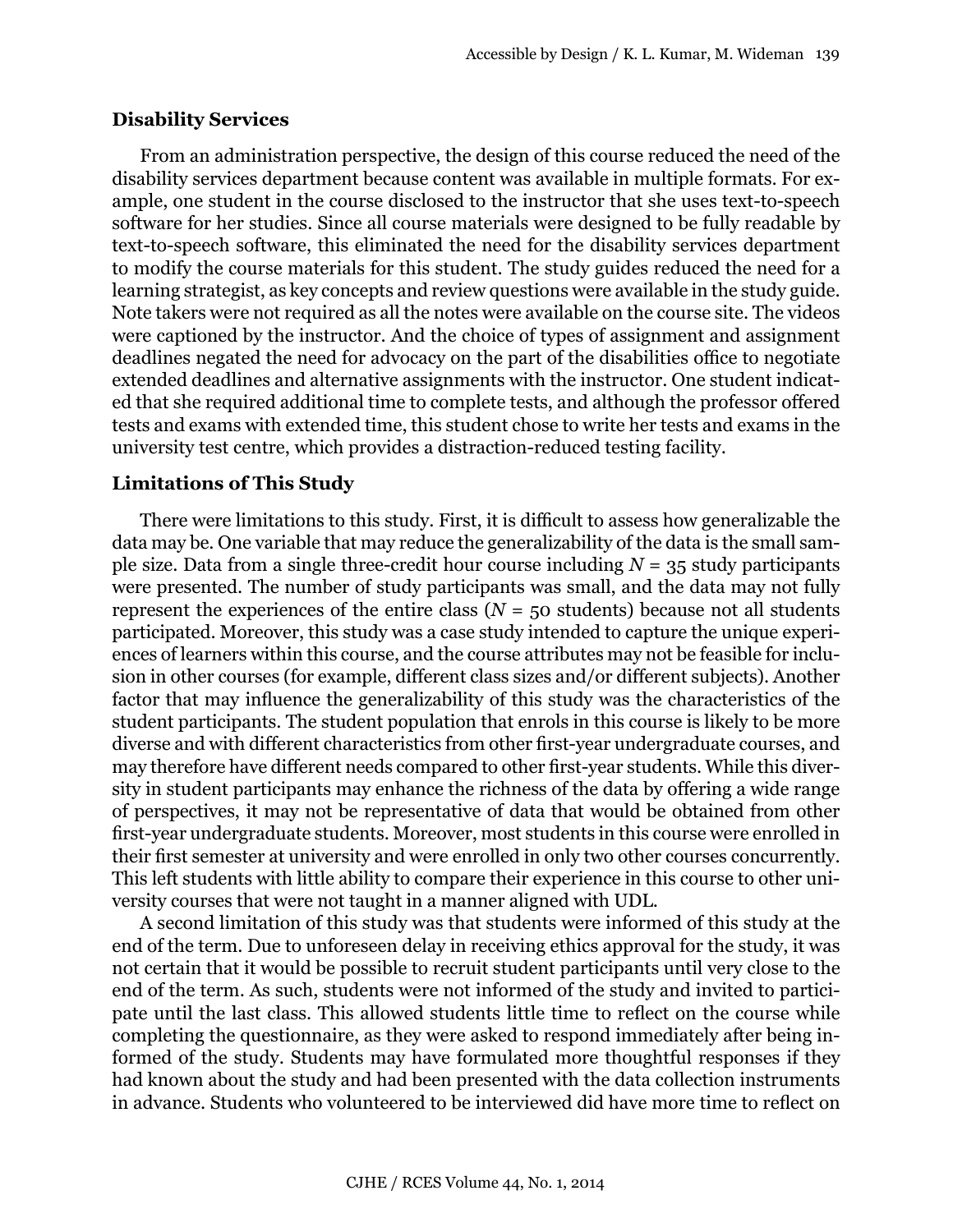the course, though only four students came forward to be interviewed and they were not presented with the interview questions in advance.

#### **Conclusion**

The students participating in this study overwhelmingly took advantage of the UDLinspired course components, which provided multiple means of representation, engagement, and expression. Several students stated that this course should be a model for all others because they felt it assisted in reducing their stress by empowering them to make decisions such as assignment types, assignment weights, and due dates. They felt more in control of their learning as they determined which materials they would access that would best assist in their learning. These findings are consistent with other studies in the nascent body of UDL research.

The course incorporated a variety of learning strategies, enabling students to choose how and when they would learn materials. Moreover, the results of this study clearly indicate that UDL is beneficial to all students and not just students who identify as persons with disabilities. For students who had disabilities, the course design reduced their need to access the supports from the university's disability office. The internal locus of control enabled all students to develop learning strategies and processes that they would need to be successful in the course. This assisted in increasing the confidence of the students. According to the students, these factors lead to increased academic success and may, in turn, lead to improved retention of students.

#### **Future Research Directions**

Several approaches may be taken to further examine the relationship between UDL and student-perceived accessibility of postsecondary courses. With larger sample sizes, data collection instruments could be designed in a manner that would allow statistical analyses to be conducted (e.g., Likert-scaled questionnaires). The use of a different study design, such as a quasi-experimental design, could also be helpful. For example, in a multisection course, one class section could be exposed to UDL-inspired course design while a second class section could be taught in a more traditional prescriptive manner. This would allow for data from an experimental class to be compared to a control class and would help to further highlight the impact of UDL-inspired course delivery. Such examination could also include comparison of student learning outcomes (e.g., grades, student-perceived levels of understanding) across class sections designed with and without UDL in mind.

Future studies may also be aimed at further exploring trends observed in this study, such as the reasons behind the choices that students made in the course. For example, most students felt that the ability to work independently exceeded value in collaboration. It is unclear from this study if this choice was related to convenience of independent work or to other factors such as placing low importance on interdependence and connection with peers.  $\triangleq$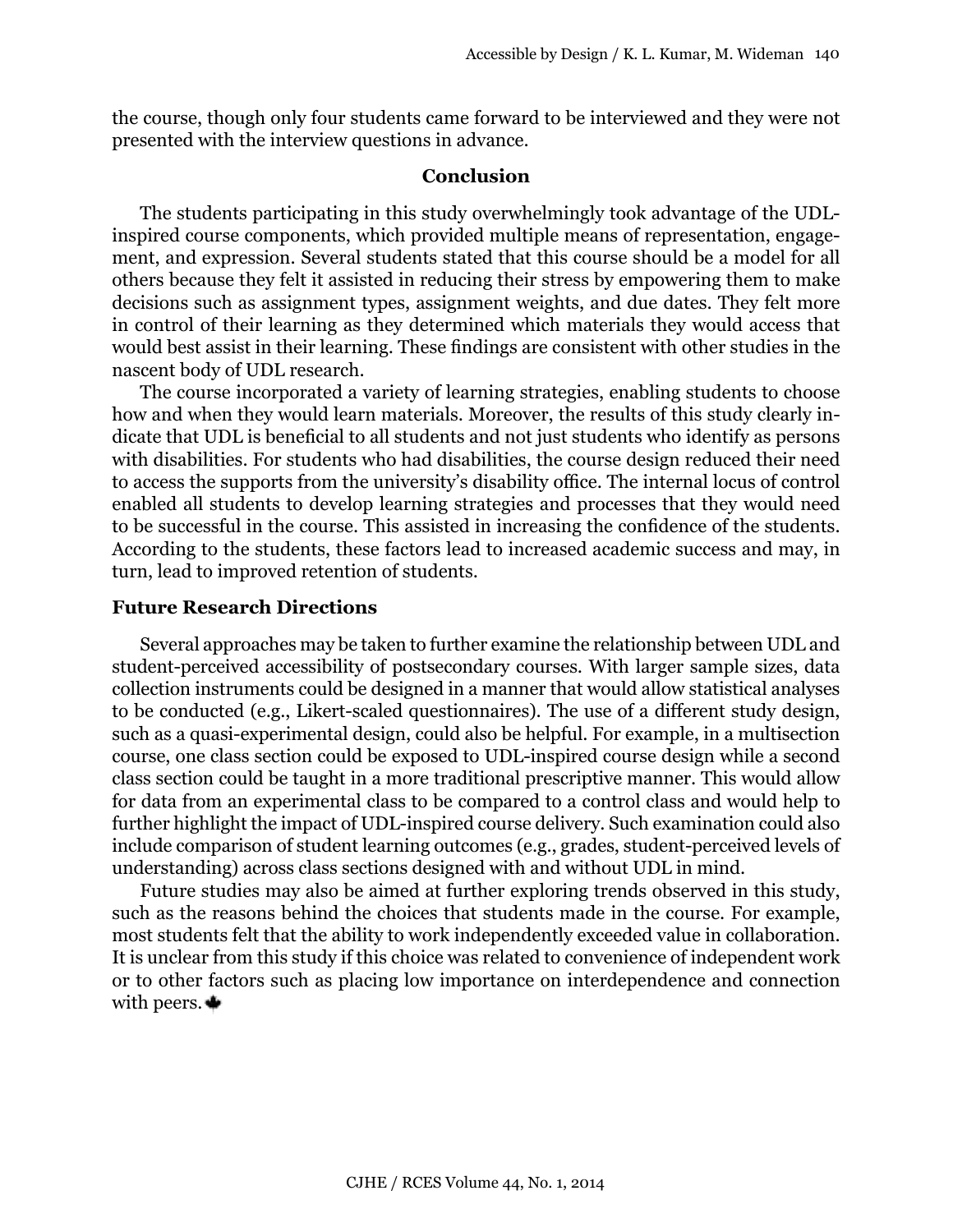#### **References**

Aerheart, B. (2008). When disability isn't "just right": Entrenchment of the medical model of disability and the Goldilocks dilemma. *Indiana Law Journal, 83*(1), 181–232.

American Association of University Professors. (2000). *Does diversity make a difference? Three research studies on diversity in college classrooms*. Washington, DC: American Council on Education.

American Council on Education. (2005). *College students today—A national portrait*. Washington, DC: American Council on Education.

CAST. (2011). About UDL. Retrieved from http://www.udlcenter.org/aboutudl

Coombs, N. (2010). *Making online teaching accessible: Inclusive course design for students with disabilities*. San Francisco, CA: Jossey-Bass.

Fichten, C. S., Jorgensen, S., Havel, A., & Barile, M. (2006). College students with disabilities: Their future and success. Final report presented to FQRSC (Fonds de recherche sur la société et la culture). Retrieved from http://www.adaptech.org/cfichten/ abExecutiveSummaryCollegeStudentsWithDisabilities.pdf

Grace, S., & Gravestock, P. (2009). *Inclusion and diversity: Meeting the needs of all students*. New York, NY: Routledge.

Hadley, H.M. (2011). College students with disabilities: A student development perspective. *New Directions for Higher Education*, *154*(Summer). doi:10.1002/he.436

Harrison, E. (2006). Working with faculty toward universally designed instruction: The process of dynamic course design*. Journal of Postsecondary Education and Disability, Special Issue: Universal Design in Higher Education, 19*(2), 152–162.

Houghton, M., & Fovet, F. (2012). Reframing disability, reshaping the provision of services. Report for the *Canadian Association of College and University Student Services*.

Hughes, B., & Paterson, K. (1997). The social model of disability and the disappearing body: Towards a sociology of impairment. *Disability & Society, 12*(3), 325–340.

Keinan, G. (1987). Decision making under stress: Scanning of alternatives under controllable and uncontrollable threats. *Journal of Personality and Social Psychology, 52(*3), 639–644.

Kumar, K. (2010). A journey towards creating an inclusive classroom: How Universal Design for Learning has transformed my teaching. *Transformative Dialogues*, *4*(2).

Kumar, K. (2011). A learner-centred mock conference model for undergraduate teaching*. Collected Essays on Teaching & Learning*, *4*, 20–24.

McGuire-Schwartz, M. E., & Arndt, J. S. (2007). Transforming Universal Design for Learning in early childhood teacher education from college classroom to early childhood classroom. *Journal of Early Childhood Teacher Education, 28*(2), 127–139.

National Center for Education Statistics. (2011). The condition of education 2011. Retrieved from http://nces.ed.gov/programs/coe/index.asp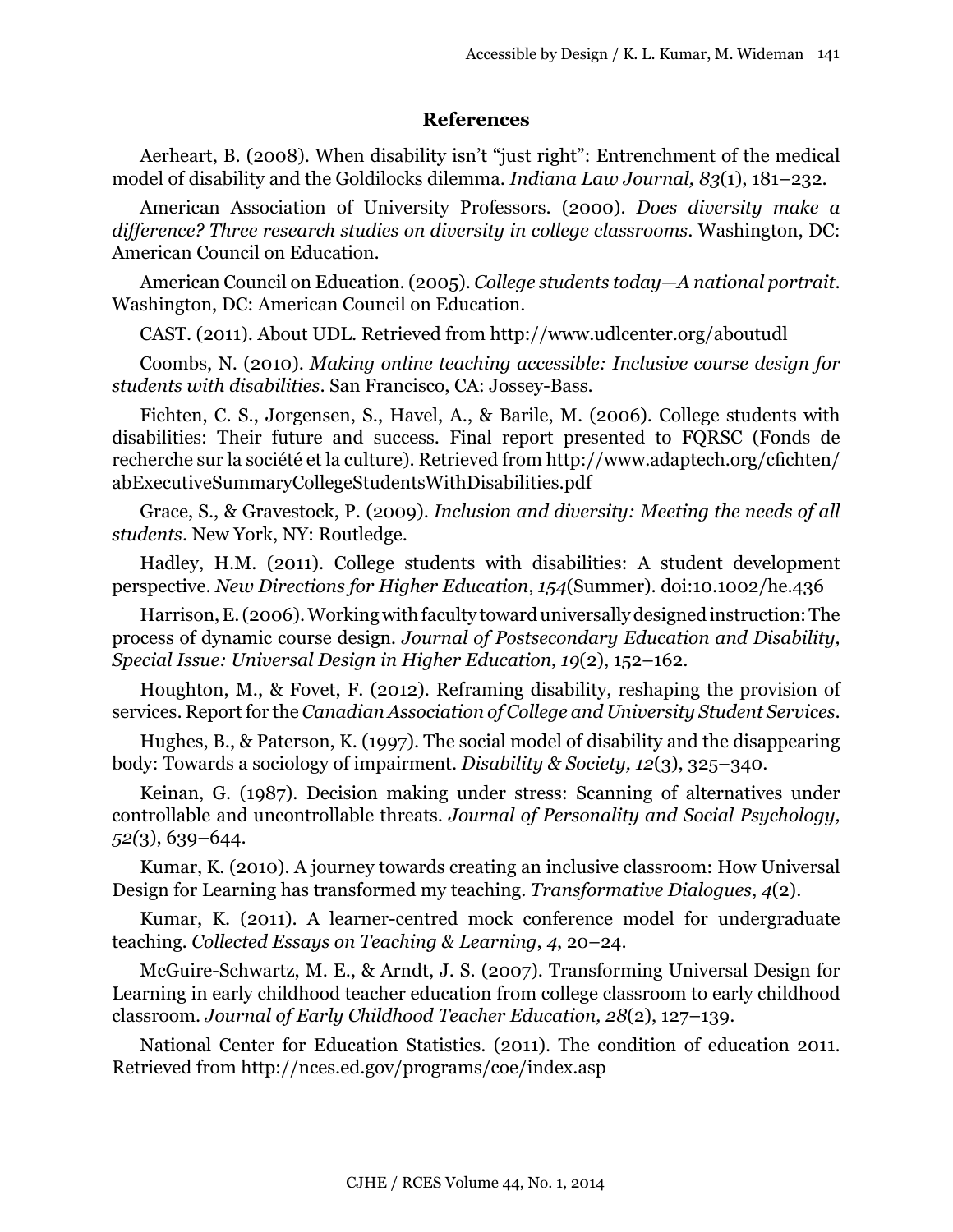National Council on Disability. (2003). People with disabilities and postsecondary education—Position paper. Retrieved from http://www.ncd.gov/publications/2003/ Sept152003

Oliver, M. (1996). *Understanding disability: From theory to practice*. Houndmills, UK: Macmillan.

Orkwis, R., & McLane, K. (1998). *A curriculum every student can use: Design principles for student access. OSEP Topical Brief.* Reston, VA: Council for Exceptional Children.

Parker, D. R., Robinson, L. E., & Hannafin, R. D. (2007). "Blending" technology and effective pedagogy in a core course for preservice teachers. *Journal of Computing in Teacher Education, 24*(2), 61–66.

Roberts, K. D., Park, H. J., Brown, S., & Cook, B. (2011). Universal Design for Instruction in postsecondary education: A systematic review of empirically based articles. *Journal of Postsecondary Education and Disability, 24*(1), 5–15.

Rose, D. H., Harbour, W. S., Johnston, C. S., Daley, S. G., & Abarbanell, L. (2006). Universal Design for Learning in postsecondary education: Reflections on principles and their application. *Journal of Postsecondary Education and Disability, 19*(2), 135–151.

Rose, D. H., & Meyer, A. (2002). *Teaching every student in the digital age: Universal Design for Learning*. Alexandria, VA: ASCD.

Rotter, J. B. (1990). Internal versus external control of reinforcement: A case history of a variable. *American Psychologist, 45*(4), 489–493.

Sapp, W. (2009). Universal design: Online educational media for students with disabilities. *Journal of Visual Impairment & Blindness, 103*(8), 495–500.

Terzi, L. (2004). The social model of disability: A philosophical critique. *Journal of Applied Philosophy, 21*(2), 141–157.

U.S. Government Accountability Office. (2009). Higher education and disability: Education needs a coordinated approach to improve its assistance to schools in supporting students (No. GAO-10-33). Retrieved from http://161.203.16.70/products/GAO-10-33

Wideman, M.A. (2011). Caring or collusion: Academic dishonesty in a school of nursing. *The Canadian Journal of Higher Education 41*(2), 28–43.

Wilkoff, W., & Abed, L. (1994). *Practicing universal design: An interpretation of the ADA*. New York, NY: Van Nostrand Reinhold.

Young, M.R. (2005). The motivational effects of the classroom environment in facilitating self-regulated learning*. Journal of Marketing Education, 27*(1), 25–40.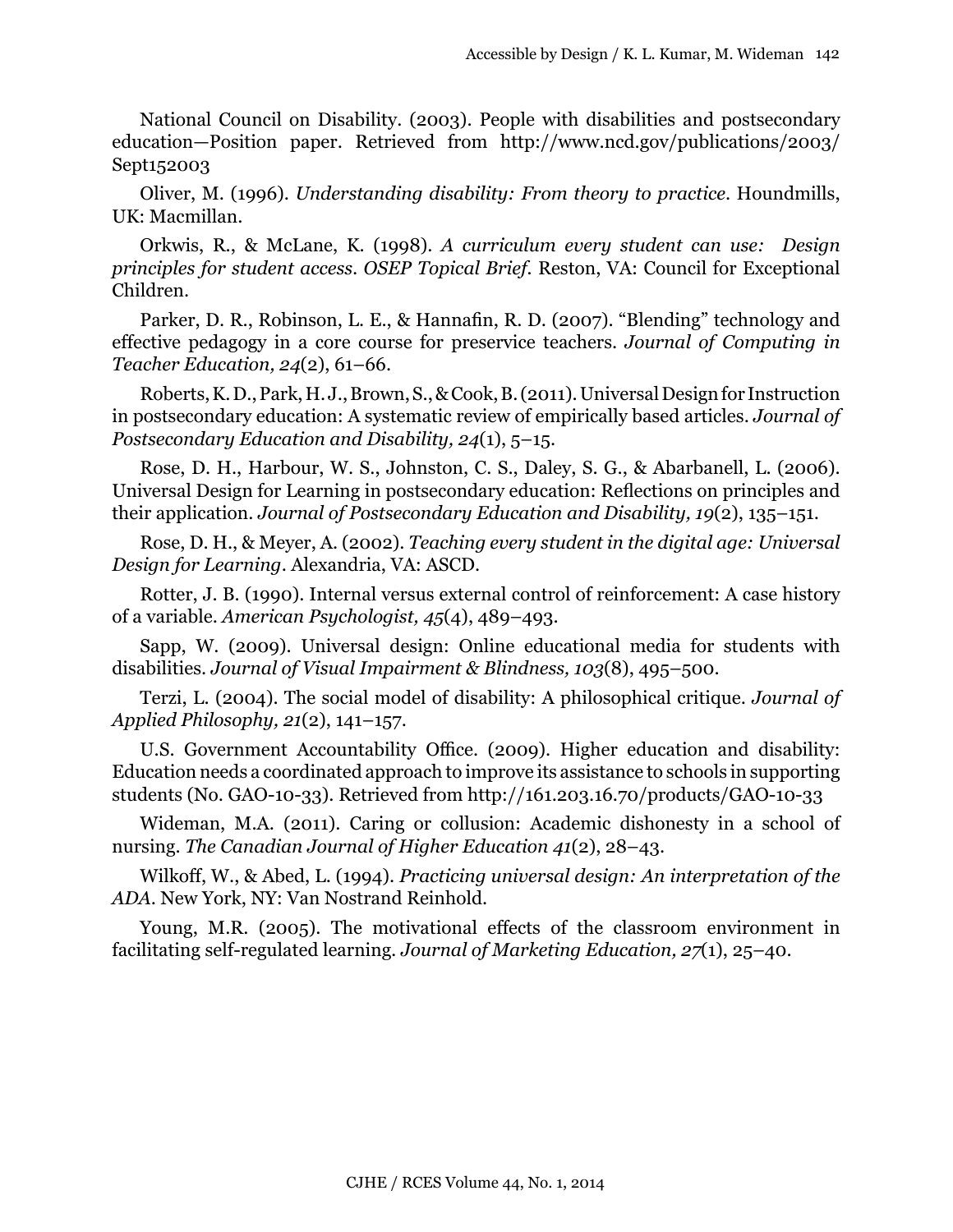# **Appendix A Sample Student Questionnaire**

# **PART I: Course Materials**

Please circle "Yes" or "No" to indicate which of the course materials listed below you accessed, and whether or not they were helpful.

| <b>Course Material</b>                           | Accessed?  |                | Helpful?   |                |
|--------------------------------------------------|------------|----------------|------------|----------------|
| Text descriptions of images in PowerPoint files  | Yes        | N <sub>0</sub> | Yes        | N <sub>0</sub> |
| PDF printer-friendly version of PowerPoint notes | Yes        | N <sub>0</sub> | Yes        | N <sub>0</sub> |
| Detailed topic outlines in study guides          | Yes        | N <sub>0</sub> | Yes        | N <sub>0</sub> |
| Lists of key concepts in study guides            | <b>Yes</b> | N <sub>0</sub> | <b>Yes</b> | N <sub>0</sub> |
| Video recording of sample oral presentation      | <b>Yes</b> | N <sub>0</sub> | <b>Yes</b> | No             |
| Transcript of sample oral presentation           | Yes        | N <sub>0</sub> | Yes        | No             |
| Text-only version of sample poster presentation  | Yes        | N <sub>0</sub> | Yes        | N <sub>0</sub> |
| Video poster preparation tutorial                | Yes        | N <sub>0</sub> | Yes        | N <sub>0</sub> |
| Captions in video poster preparation tutorial    | Yes        | N <sub>0</sub> | Yes        | N <sub>0</sub> |
| Transcript of video poster preparation tutorial  | Yes        | N <sub>0</sub> | Yes        | N <sub>0</sub> |
| Video recording of microbiology lecture          | Yes        | N <sub>0</sub> | Yes        | N <sub>0</sub> |
| Transcript of microbiology lecture               | Yes        | N <sub>0</sub> | Yes        | N <sub>0</sub> |

Of the course materials above that you accessed, which was the MOST helpful? Explain why this material was particularly helpful to you.

\_\_\_\_\_\_\_\_\_\_\_\_\_\_\_\_\_\_\_\_\_\_\_\_\_\_\_\_\_\_\_\_\_\_\_\_\_\_\_\_\_\_\_\_\_\_\_\_\_\_\_\_\_\_\_\_\_\_\_\_

\_\_\_\_\_\_\_\_\_\_\_\_\_\_\_\_\_\_\_\_\_\_\_\_\_\_\_\_\_\_\_\_\_\_\_\_\_\_\_\_\_\_\_\_\_\_\_\_\_\_\_\_\_\_\_\_\_\_\_\_

\_\_\_\_\_\_\_\_\_\_\_\_\_\_\_\_\_\_\_\_\_\_\_\_\_\_\_\_\_\_\_\_\_\_\_\_\_\_\_\_\_\_\_\_\_\_\_\_\_\_\_\_\_\_\_\_\_\_\_\_

\_\_\_\_\_\_\_\_\_\_\_\_\_\_\_\_\_\_\_\_\_\_\_\_\_\_\_\_\_\_\_\_\_\_\_\_\_\_\_\_\_\_\_\_\_\_\_\_\_\_\_\_\_\_\_\_\_\_\_\_

\_\_\_\_\_\_\_\_\_\_\_\_\_\_\_\_\_\_\_\_\_\_\_\_\_\_\_\_\_\_\_\_\_\_\_\_\_\_\_\_\_\_\_\_\_\_\_\_\_\_\_\_\_\_\_\_\_\_\_\_

Most helpful course material: \_\_\_\_\_\_\_\_\_\_\_\_\_\_\_\_\_\_\_\_\_\_\_\_\_\_\_\_\_\_\_\_\_\_\_\_\_\_\_\_

Why this was helpful: \_\_\_\_\_\_\_\_\_\_\_\_\_\_\_\_\_\_\_\_\_\_\_\_\_\_\_\_\_\_\_\_\_\_\_\_\_\_\_\_\_\_\_\_\_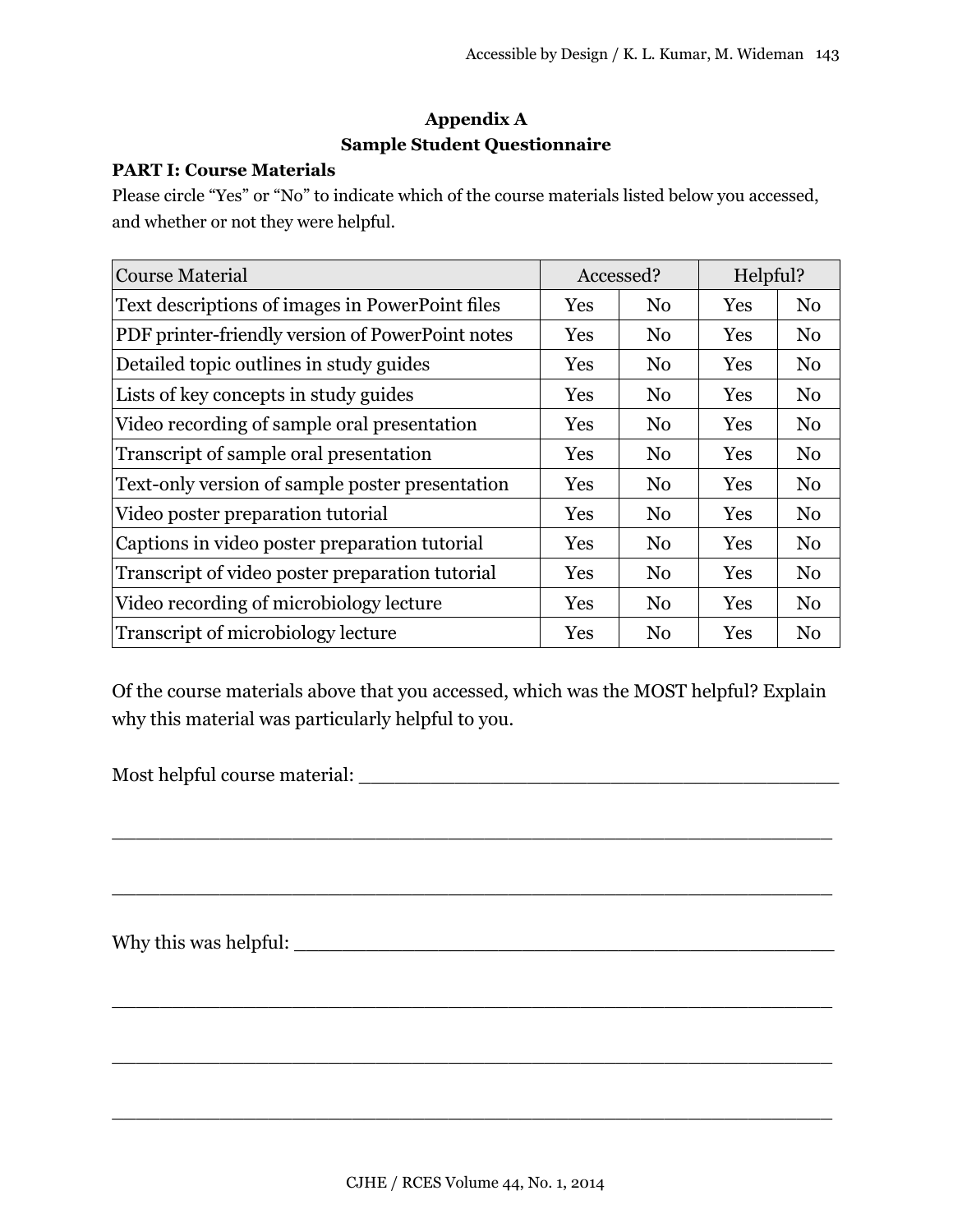# **PART II: COURSE ATTRIBUTES**

Please circle "Positive" or "Negative" to indicate whether the impact course attributes listed below were positive (helped you to succeed), negative (hindered your success), or none (had no effect).

| <b>Course Attribute</b>                                                                             | Impact?  |                 |
|-----------------------------------------------------------------------------------------------------|----------|-----------------|
| Choices for written report due dates                                                                | Positive | <b>Negative</b> |
| Choice to work independently or collaboratively on some as-<br>sessments                            | Positive | <b>Negative</b> |
| Choice for presentation format (oral or poster presentation)                                        | Positive | <b>Negative</b> |
| Choice for presentation date                                                                        | Positive | <b>Negative</b> |
| Posting of class notes and study guide prior to the relevant class                                  | Positive | <b>Negative</b> |
| Repetitive organization format of course materials WebCT<br>pages                                   | Positive | <b>Negative</b> |
| Ability to choose whether to complete optional activities or<br>write a final exam worth more marks | Positive | <b>Negative</b> |
| Instructor's request to submit a Student Profile form at the be-<br>ginning of the term             | Positive | Negative        |

Of the attributes listed above that you found helpful, which was the MOST helpful? Explain why this attribute was most helpful to you.

 $\_$  . The contract of the contract of the contract of the contract of the contract of the contract of the contract of the contract of the contract of the contract of the contract of the contract of the contract of the con

 $\_$  . The contract of the contract of the contract of the contract of the contract of the contract of the contract of the contract of the contract of the contract of the contract of the contract of the contract of the con

 $\_$  . The contract of the contract of the contract of the contract of the contract of the contract of the contract of the contract of the contract of the contract of the contract of the contract of the contract of the con

 $\_$  . The contract of the contract of the contract of the contract of the contract of the contract of the contract of the contract of the contract of the contract of the contract of the contract of the contract of the con

Most helpful course attribute:

Why this was helpful: \_\_\_\_\_\_\_\_\_\_\_\_\_\_\_\_\_\_\_\_\_\_\_\_\_\_\_\_\_\_\_\_\_\_\_\_\_\_\_\_\_\_\_\_\_

Do you consider yourself to be a student with a disability? Please circle: YES NO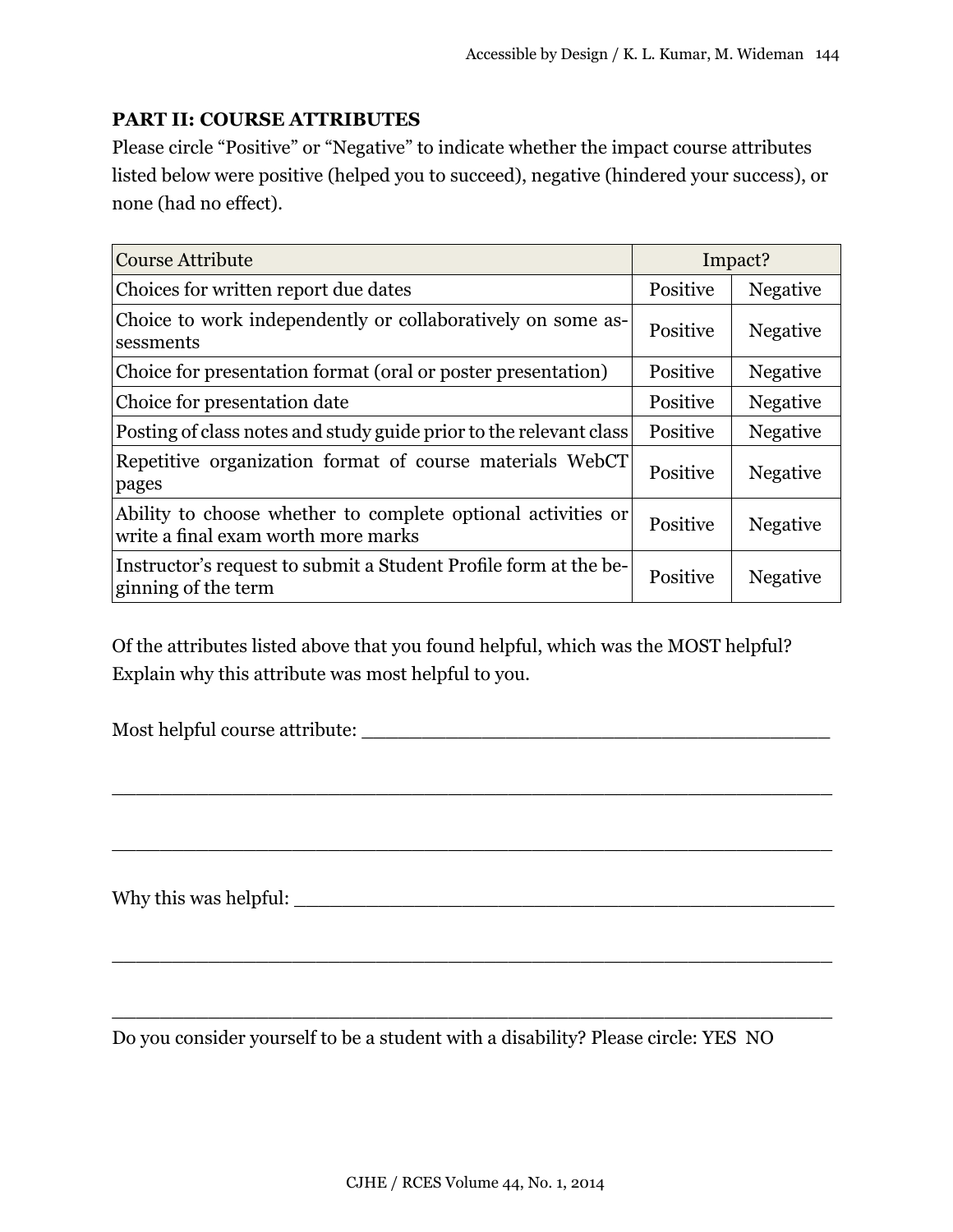# **Appendix B Semi-Structured Interview Protocol**

Thank you for agreeing to be interviewed for this study. It will be very helpful to learn from you about what may help to make a course more accessible for students.

I'm going to ask you a few questions about your needs and preferences with respect to the way that courses are designed. There aren't any right or wrong answers—it's your experiences and opinion that the questions are related to. You are free to decline to answer any questions if you choose, and if you wish to stop the interview at any time, simply let me know.

This interview is related to course accessibility, so I'd like to share with you a definition of accessibility before asking you your thoughts on it. One way to define an accessible course is as a course where all students have the ability to access the content and the potential to perceive and understand the content. For example, if information is posted in WebCT, all students should be able to find and open or download the content, and also use the content (e.g., by reading or listening to it). It should also be possible for all students to have the ability to express their understanding of content, and therefore course assignments should also be accessible to all students. In general, accessible courses tend to be flexible.

# **Part I: General Questions**

The first few questions are general questions about course accessibility and your related opinions and experiences.

- 1. Based on this definition of accessibility, is accessibility of a course something that is important to you?
- 2. Have you ever had an experience when a more accessible (flexible) course would have benefitted or detracted from your learning? Tell me about that.
- 3. In general, what features do you associate with an accessible course? For example, what aspects of a WebCT site, course materials, or assignments make them accessible to you?
- 4. In general, what features do you associate with an inaccessible course? For example, what aspects of a WebCT site, course materials, or assignments make them difficult for you to access, understand, or complete?
- 5. Have you ever requested that changes be made to a course to make it more accessible? How did you do that? What was the response?
- 6. If you were to design a course that was completely accessible to you, what features would you include in the course design, materials, or assignments, and why?
- 7. Is there anything else about course accessibility that you'd like to tell me about?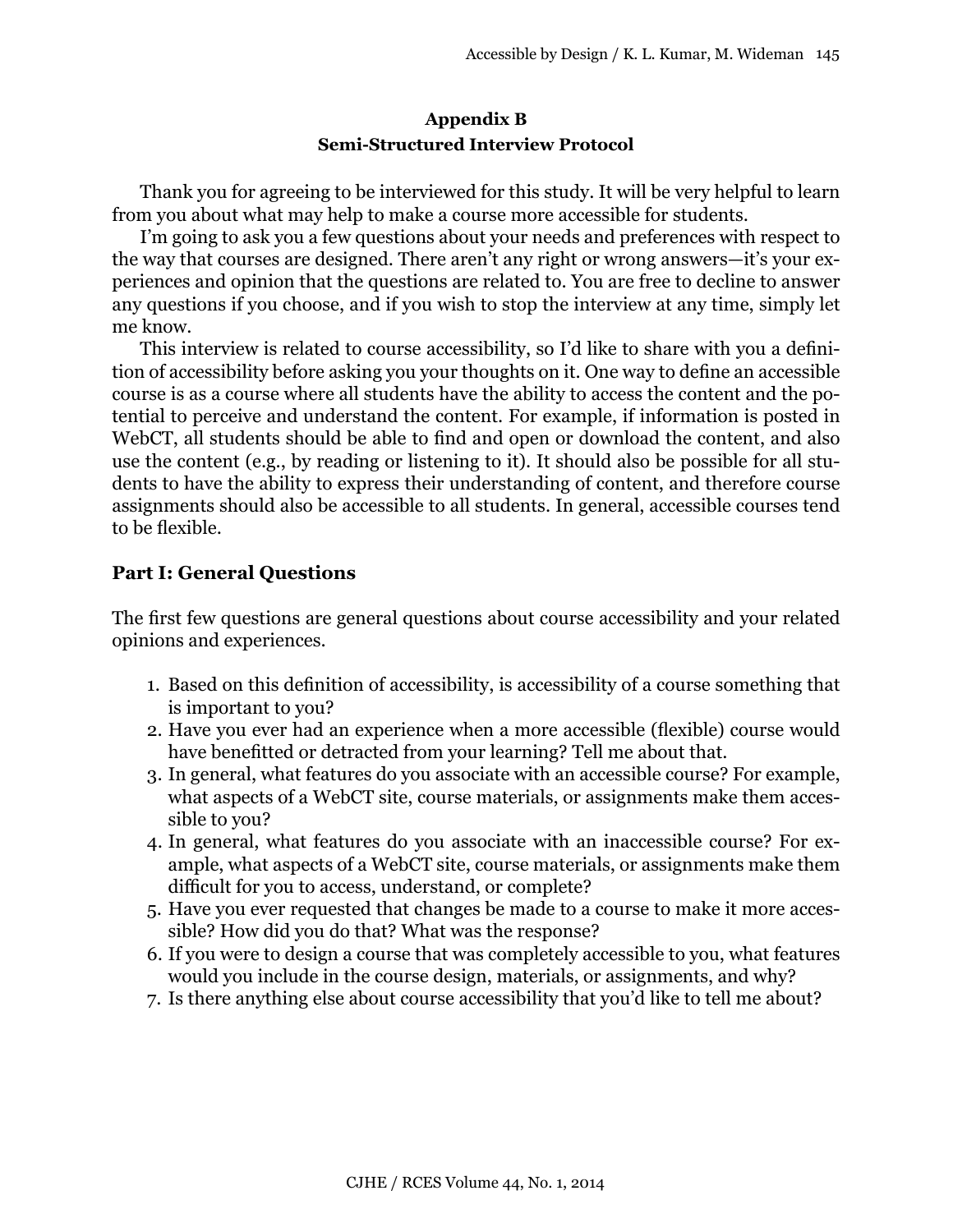# **Part II: Specific Questions**

The last few questions are related to the questionnaire that you completed in the class.

- 1. In the questionnaire, you were asked to comment on which course materials you accessed and whether or not they were helpful to you.
	- a. As you look at the questionnaire now, which of the course materials listed were most helpful to you and why?
	- b. Were there other materials or attributes of materials that you found helpful that you'd like to comment on?
- 2. In the questionnaire, you were asked to comment on which aspects of the course design helped or hindered your success.
	- a. As you look at the questionnaire now, which of the course design aspects listed did you feel were not helpful or may even have hindered your success in the course?
	- b. Were there other course attributes that you'd like to comment on?
- 3. Is there anything else related to accessibility of this course that you'd like to tell me about?